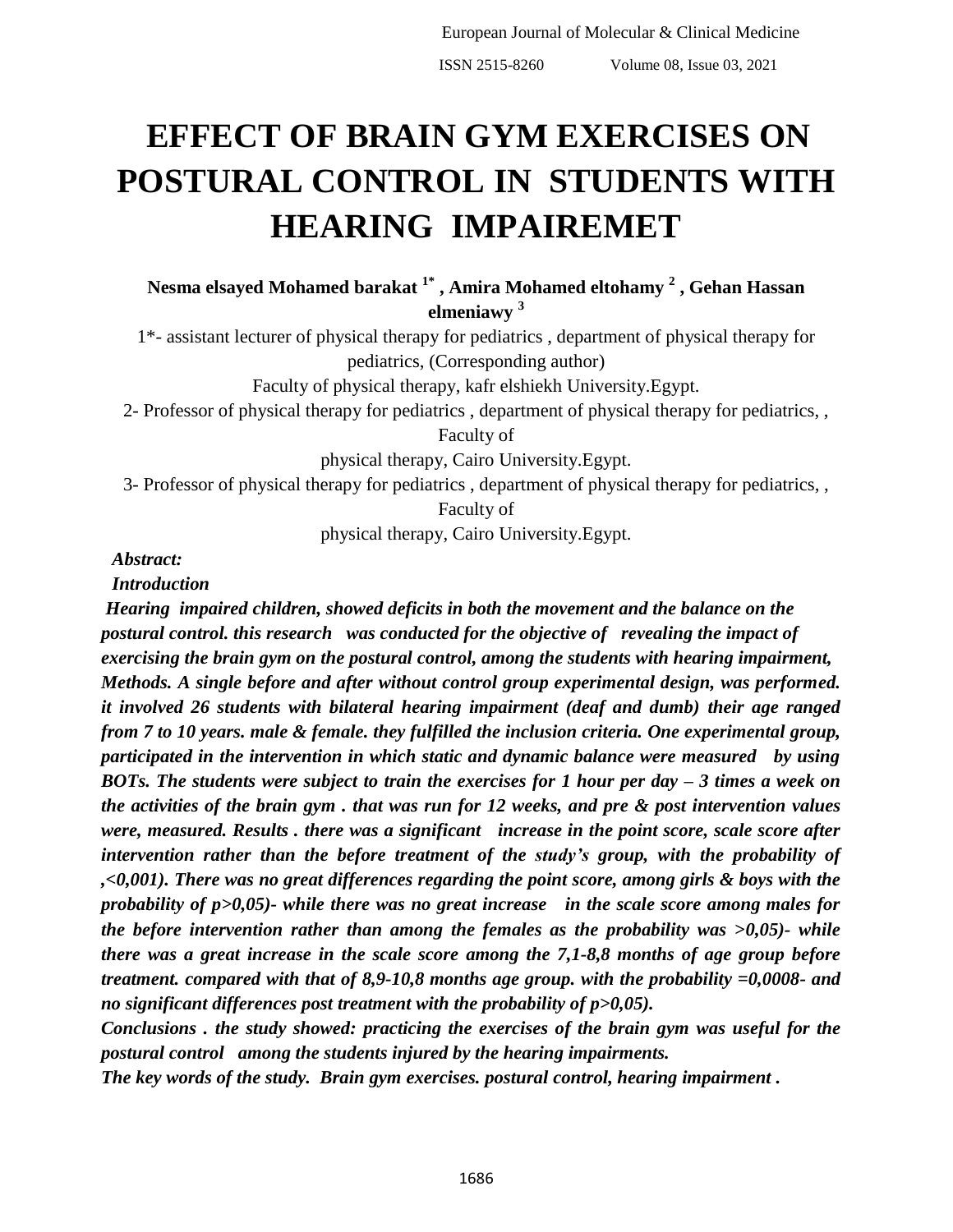## **Introduction :**

The deafness injury (hearing loss) is very serious deficit causing the children suffering from this injury to be unable to hear . the children who are injured with deafness (hearing loss) represent a major problem as it is connected with the problems of growing up like: the social abilities, the skills of communicating with others, The development of movement. The estimates of the world health organization reported that in (2005) about 278 million of the people all over the world. suffer from being unable to hear (hearing impairment). Ranging from moderate to profound of hearing impairment among the 2 ears as .41 DB of hearing loss [1].

The children who are injured with this deficit show difficult movement and suffer from miss balancing in the postural control – the stability of the postural requires more information about the central nervous system to provide movement interaction that can help in keeping the balance of the body. also, the maturity of the vestibular system helps in keeping the stabilization of the vision of the neck, and the movement of the body in the surrounding place, it also helps the postural control, which is very important to achieve the development of the movement's features (aspects) due to the close relation between the inner ear and the vestibular system, either of them may be influenced or harmed by the factors of development. giving reasons to the accompanying disorder of the inner ear among the children who are injured of hearing loss either it is inherent, or natural or obtained . the published reports from the world health organization , indicated to that the rate of the disorder of the inner ear ranged from 30-70% among the children injured with hearing loss( deafness ) but there was not enough evidence about these estimates[2].

It is very important to appeal to the anatomical integrity of the inner ear to keep the balance of the human body. the system of the cochlea of the inner ear does two functions they are the cochlea is associated with and responsible for the function of auditory, while the system of the inner ear is in connection with and responsible for balancing the body. the main function of the auditory system is to keep the balance of the body as for the ability of hearing it comes next to that of the auditory system, as it is considered of secondary feature[3]

the balance of the body becomes affected when the system of the inner ear shows disorder, especially among the people who are injured with a disease of the inner ear, or in the auditory nerve and hearing impairment. the people who suffer from injuries in the internal ear, may face some problems in relation with disorder of the inner ear, accompanying or coherent with a disease of the inner ear or the auditory nerve (hearing loss). The previous literatures showed that, the disorder of the inner ear is a repeated result among the evaluation process of otoneurologic among the people suffering from the inner disorder of the ear (those who lost their ability to hear) [4-5].

Regarding the people who are injured with internal ear disorder leading to hearing impairment, they expose changes for the sensory information given by the sense of balance (due to disorder of the inner ear) the reason can be an injury in the internal ear. which may cause changes in the balance of the body, The literatures concluded that, there is no enough data available about the balance among the children suffering from hearing impairment contrary to that of the children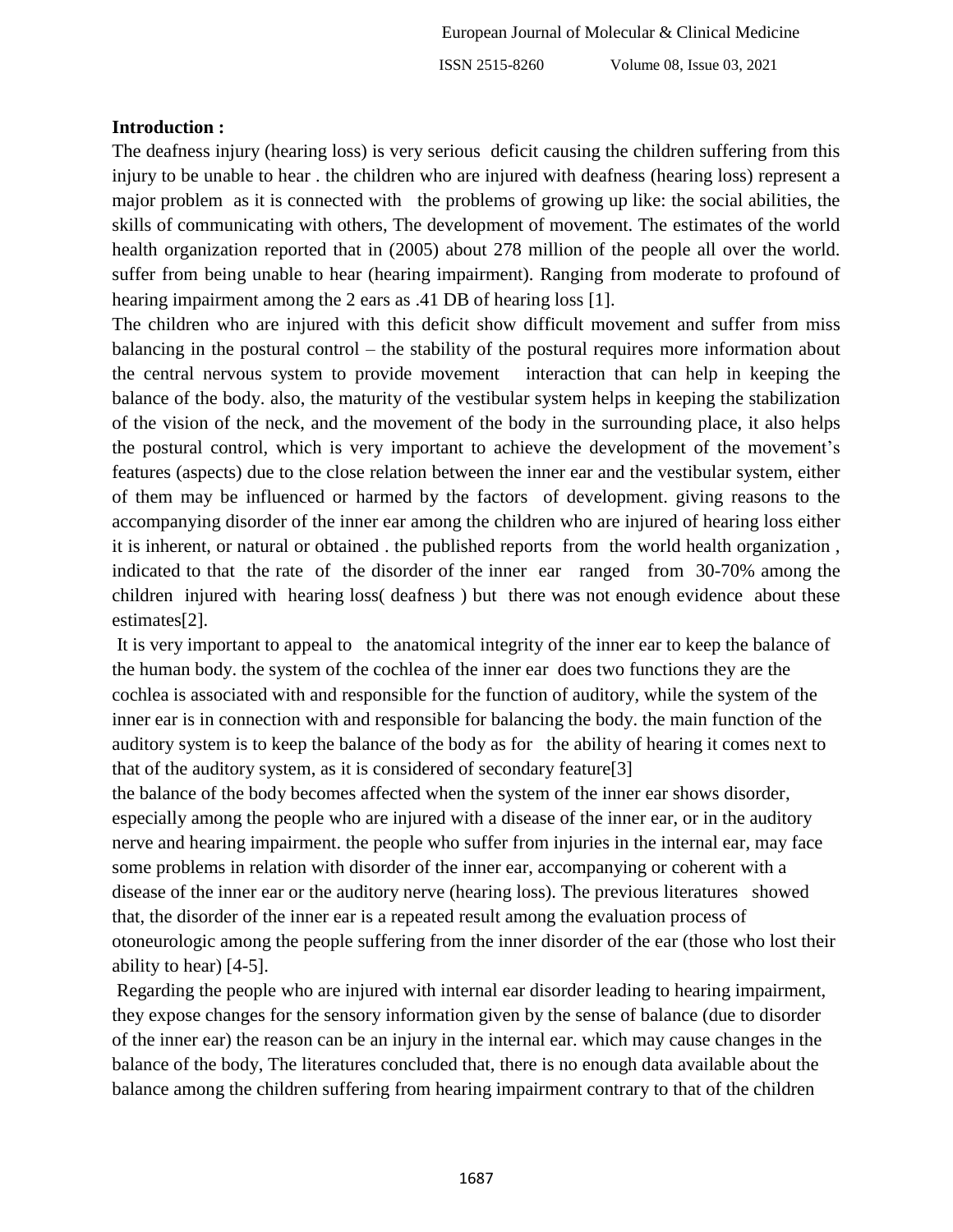who enjoy normal and good hearing skills., especially when the matter is associated with the dynamic balance activity – that is the major aim of this research [6].

Gilman reported that the people who suffer from hearing difficulties , expose lower level of satisfaction with life rather than their normal hearing counterparts[7] .

The brain gym program is an educational program for increasing the moving skill among the hard of hearing children . it works for promotion and implementation in 87 states all over the world. , its materials were translated into about 40 languages. due to its great benefits, many training courses were presented and became available on the international websites in many countries [8].

The educators and the experts of reading **paul and gail denisson** , designed the brain gym as a treatment in 1970 for the purpose of developing the skills of the memory, the concentration and the academic skills. This type of treatment, wanted the injured children to share in the movements, so that they can help the body to remember the movements since the first stages of life, when they were prepared to learn how to coordinate their hands, their ears, their eyes and above all, their body. the programme of brain gym has 26 simple movements. they can improve both the behavioral, the academical performance, depending on activating the hemispheres of the brain, by the neurological remodeling for the aim of improving the whole – brain learning skills [9].

The brain gym program was applied among the children who suffer from specific deficits. they include disorder for attention deficit, hyperactivity of attention deficit disorder, dyspraxia, dyslexia.and they are many fields which are subject to great development, including the concentration, the physical coordination, test making, memory, academic reading ,writing, organizational skills [10].

The researchers suggested that by, integrating the left and the right sides of the brain, then the difficulties of learning , the psychological and the emotional stress will becom excluded.enabling the children to increase their learning skills. there are several qualitive studies, accepting and encouraging using this type of treatment, but there are few empirical researches, that are available, revealing the positive impacts of the brain gym program [11-12].

# **Subjects & methods:**

# **Design:**

the presented single pre – post study, was conducted in ALAMAL – School for deaf and dumb in kafr al sheikh. One experimental group participated in a pre and post – training designed intervention, in which the Bruininks -oseretsky test of motor proficiency. second edition ( BOT-2) was used to measure static and dynamic .

# **Sampling**

A total of 26 students with bilateral hearing impairment (deaf & dumb) with the age ranging from 7- 10 years of both males & females, were chosen for the study. the participants were selected from al -Amal school for deaf & dumb, in kafr al sheikh. all the subjects (the children)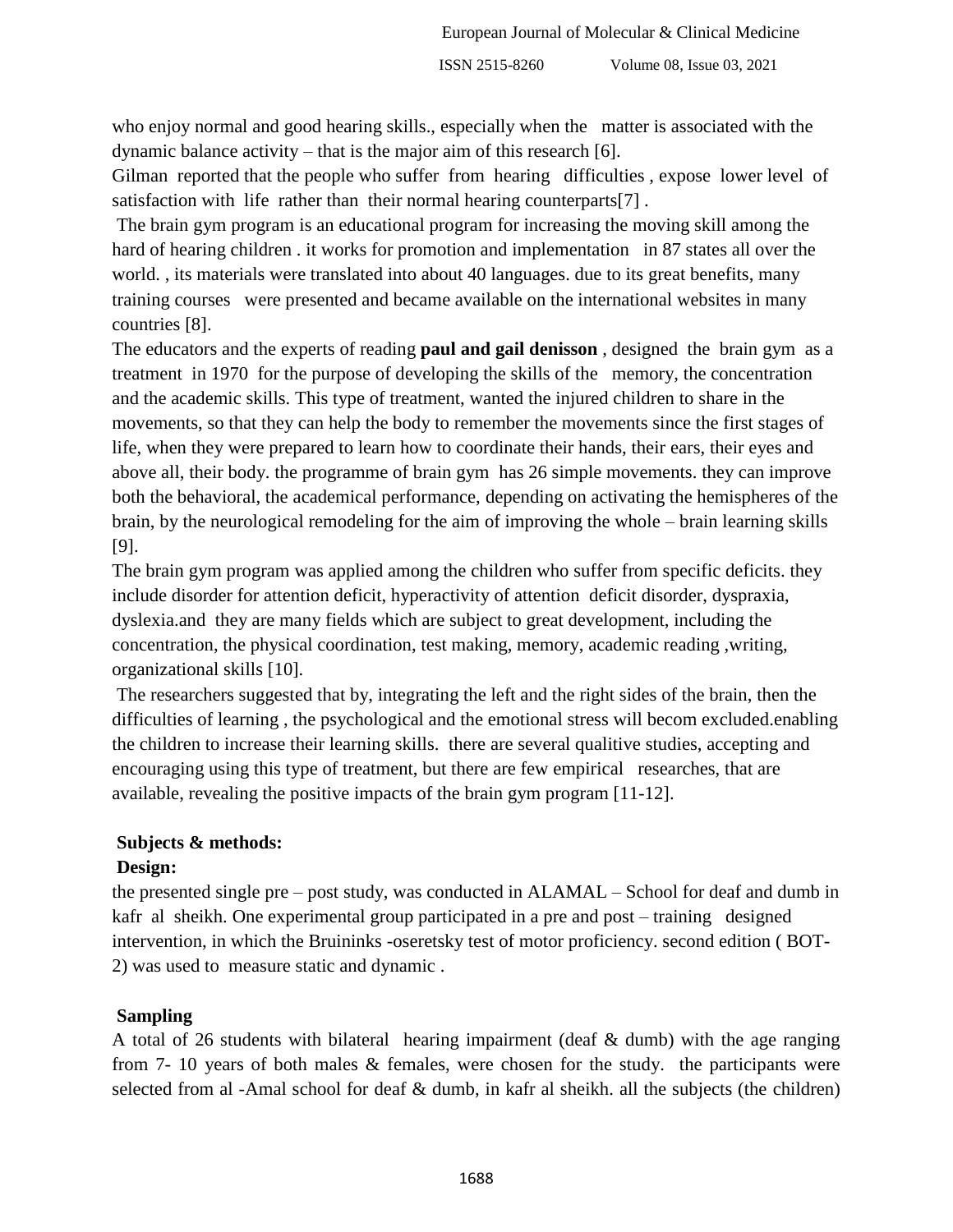signed a form of accepting before being subject to the study, The inclusion criteria, was a clinical diagnosis of bilateral sensorineural hearing loss, they were selected from the second grade through the fifth grade with IQ level in an average range (85-115) and measurement of the range and sensitivity of person's sense of hearing was used to measure the commanding of the language of sign to be sure of understanding the orders in association with the methodology by all the participants , but refused the participants who suffered from Neurological and orthopedic disorder , visual impairment , mental deficiency , those who receive medical drugs , that can cause confusion or mark child less alert , surgical interference in any part of the body that may hamper the child performance during practicing the activities, the students wearing hearing aids or making cochlear implantation, all of them were refused to participate in this study.

## **procedures:**

All the students were firstly screened for balance deficit (static and dynamic balance) by using one method of evaluating the balance, the assessment and the treatment program, were conducted for each child individually, before and after the treatment period. the protocol of the work was explained to the children and to their parents, before conducting the study. All the participants were screened (examined) according to inclusion and exclusion criteria. then met the parents of the participants, told them about the study, and received a written approval from them.

one experimental group, participated in the before and after training program, then measured the static and the dynamic balance by using BOT S. The students were trained for 1 hour per day. for 3 times a week on the activities of the gym brain, for the period of 12 weeks, - then they measured the values of the pre- and post-intervention.

# **Intervention:**

# **-The tools which were, used for selecting the students with balance deficit were the following:**

## **The static balance evaluation.**

# **Romberg test** :

It is the test under which the participants kept standing up . with their feet bare, they put their foot together in a parallel state. they put their arms along their body. they closed their eyes. - they remained for only1 minute,

## **The test of the single leg stance :**

It is the test in which the participants kept standing up . their feet were bare, with unipodal support. they stood on their dominant leg they closed their eyes, for half a minute, - the test showed that the participants who were unable to keep unipodal support. during the determined time, were marked as being subject to static balance alteration.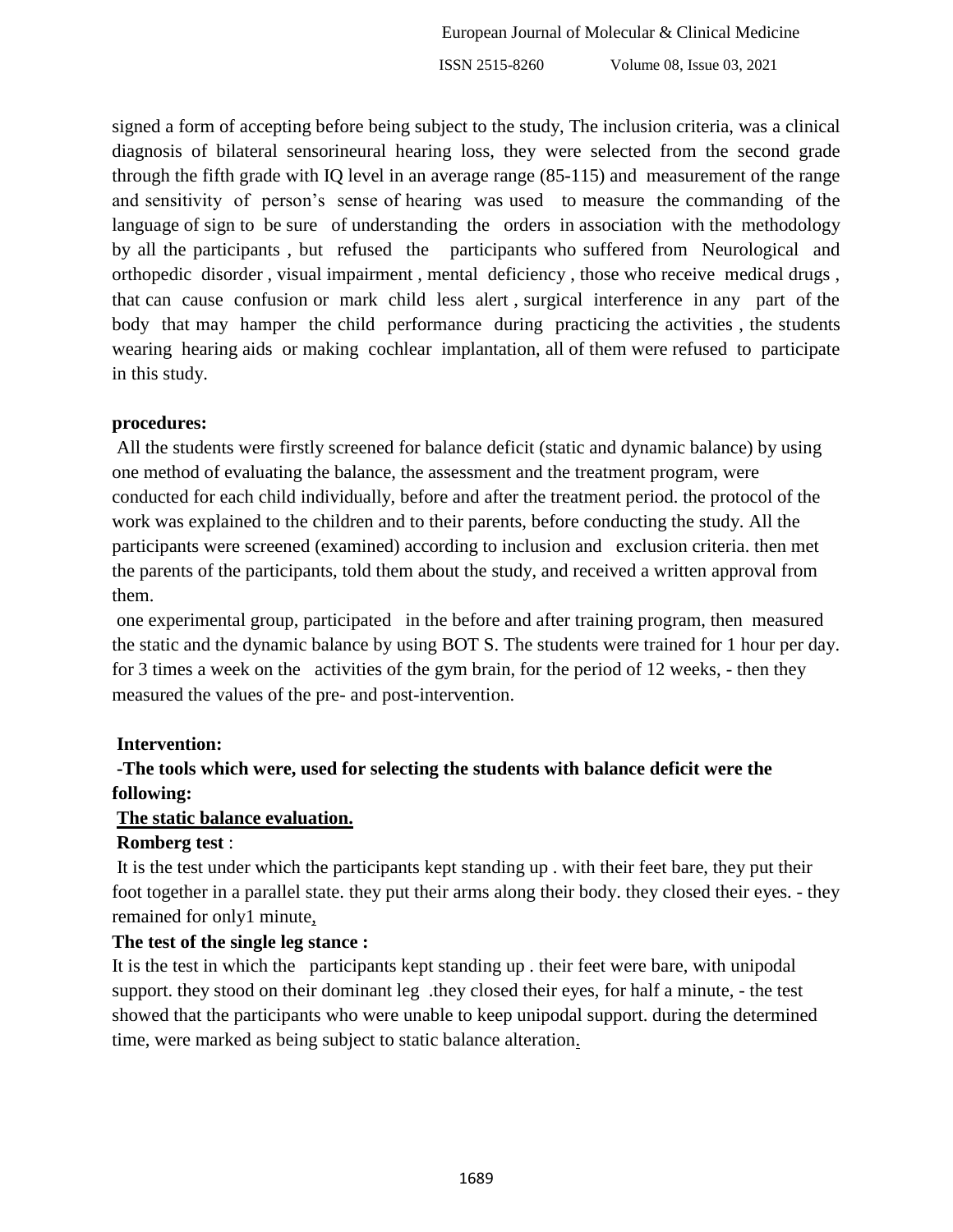## **Evaluation of the dynamic balance .**

# **Unterberger step test**

It is the test in which the participants walked in a place closing their eyes. they lifted their knees up to about 45 degrees, they lifted their hips to about 90 marks. they made 50 steps, they extended their arms in front of them at 90 marks, The participants who practiced left and right rotation, equal to, or more than 45 marks, were marked as having adynamic balance alteration.

# **The test of time up and go( TUG)**

IT is the test which has asset of movements , they are the sitting , the standing up , marching , and the postural control . the children sat on a chair , after hearing the order ( run ) they could lift raise up from their position of sitting , they marched for about 3 meter in the straight line fastly , then they moved back to the first sitting place on the same chair , (TUG) cared for the time for the children to complete the activity .

# **1- Evaluation of the postural control**

# **The test of bruinink – Oseretsky for perfecting the movement**

# The  $2^{nd}$  **edition** ( **BOT** -2)

IT is an individually administrated examination that measures a wide array of gross and fine skills for controlling the movement among the child with the age of 4 years, till 21 years. it is designed to provide the practitioners, such as occupational therapist, development adaptive physical, educational teachers and researchers, among others, with high dependability and validity . It has interrater ranging from moderate to strong , it has also dependability for test – retest, about the whole shape for the all-movement elements. and for a short shape [13]. It classified into 4 elements of movement domains; each element involves 2 subtests for the movement. they were 1- the fine manual control: the fine movement adjusting, the integration of the fine movement:2. The manual coordination: the manual dexterity, coordination for the upper limb.3: The coordination of the body.: it involves the bilateral coordination , the balance. 4: strength & agility it is concerned with running speed & agility, strength. The sub exam of the balance, for BOT-2 contains 9 items. 4 of these items are practiced while closing the eyes and another 4 items are practiced while opening the eyes [14].

1-standing with the feet placed apart on a line (with open eye)

- 2- Walking straight forward on a line.
- 3- Standing on one leg on a line (eye opened )
- 4- Standing with feet placed apart on a line (with closed eye)
- 5- Walking forward with heel directed to toe on a line
- 6- Standing on one leg on aline (closed eye)
- 7- Standing on one leg on balance beam ( with eye open)
- 8- Standing heel dirwcted to toe on balance beam.
- 9- Standing on one leg on balance beam ( with closed eye)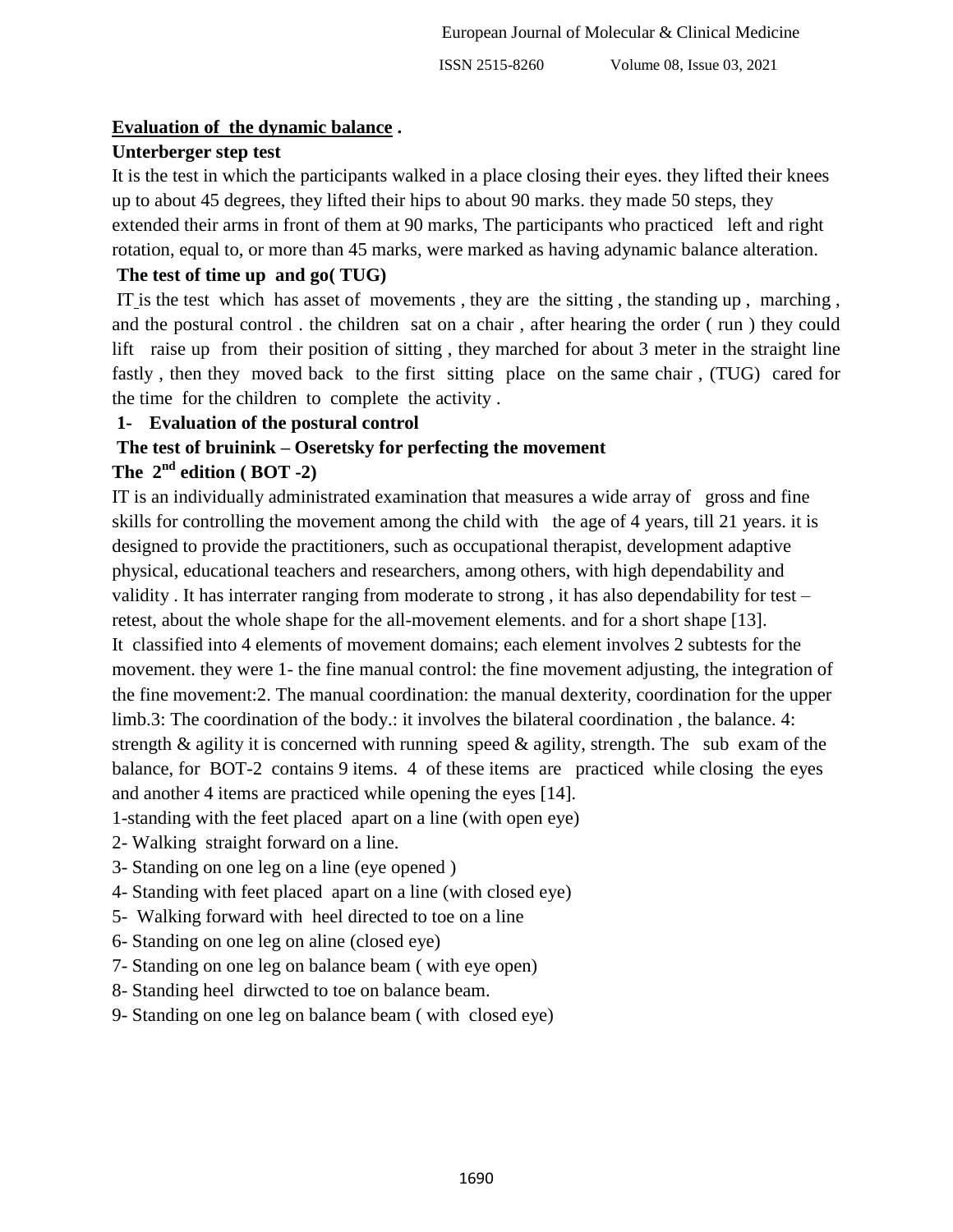#### **Instrumentation for treatment**

## **(Exercises of brain gym):**

It is an important program that is designed from physical activities which help both the body and the mind to improve the learning and the performance among the participants of the study including all ages and abilities [8].

Brain gym exercises, are designed to specifically develop and stimulate the vestibular system, to promote balance, to improve core strength, and to increase cross – lateral neural connections between the brain hemispheres [15].

The program consists of twenty six fast , interstingly, energize exercises directed to improve brain and body integration . it helps reach to full learning and living potential in all areas. the exercises are mere short exercises, which can be performed by the participants for the purpose of releasing the stress , to expend the extra energy , and to improve learning skills [15]. Therefore each activity will be performed in a small place in the classroom or at the participants seat . they express fun movements, which are prepared to include the brain . most of these activities are of great benefit and useful for the young participants , of all ages . But the brain gym exercises do not introduce any recommendations for the exercises , thus we will select the movements on the basis of choosing one movement exercise from each classification . they include ( midline movements , the activities of the energy , deepening the attitudes – all of these exercises are presented . the research found that some movements from the brain gym including the earth – the space and the balance buttons , are excluded . but the other brain gym movements are included. the performance of the brain gym movements will take place on the basis of 2-3 days per week for the period of 12 weeks according to the availability of the participants [16].

The exercises were as the following:

#### **1- Drinking water :**

drinking water activates the brain. it depends on all the actions including the electrical and the chemical actions for the brain and for the central nervous, based on conducting electricity between the brain and the senses.the research concluded that drinking water helps the body to stay awake and lively, and can think properly [17] (figure 1).



Figure .1 drinking water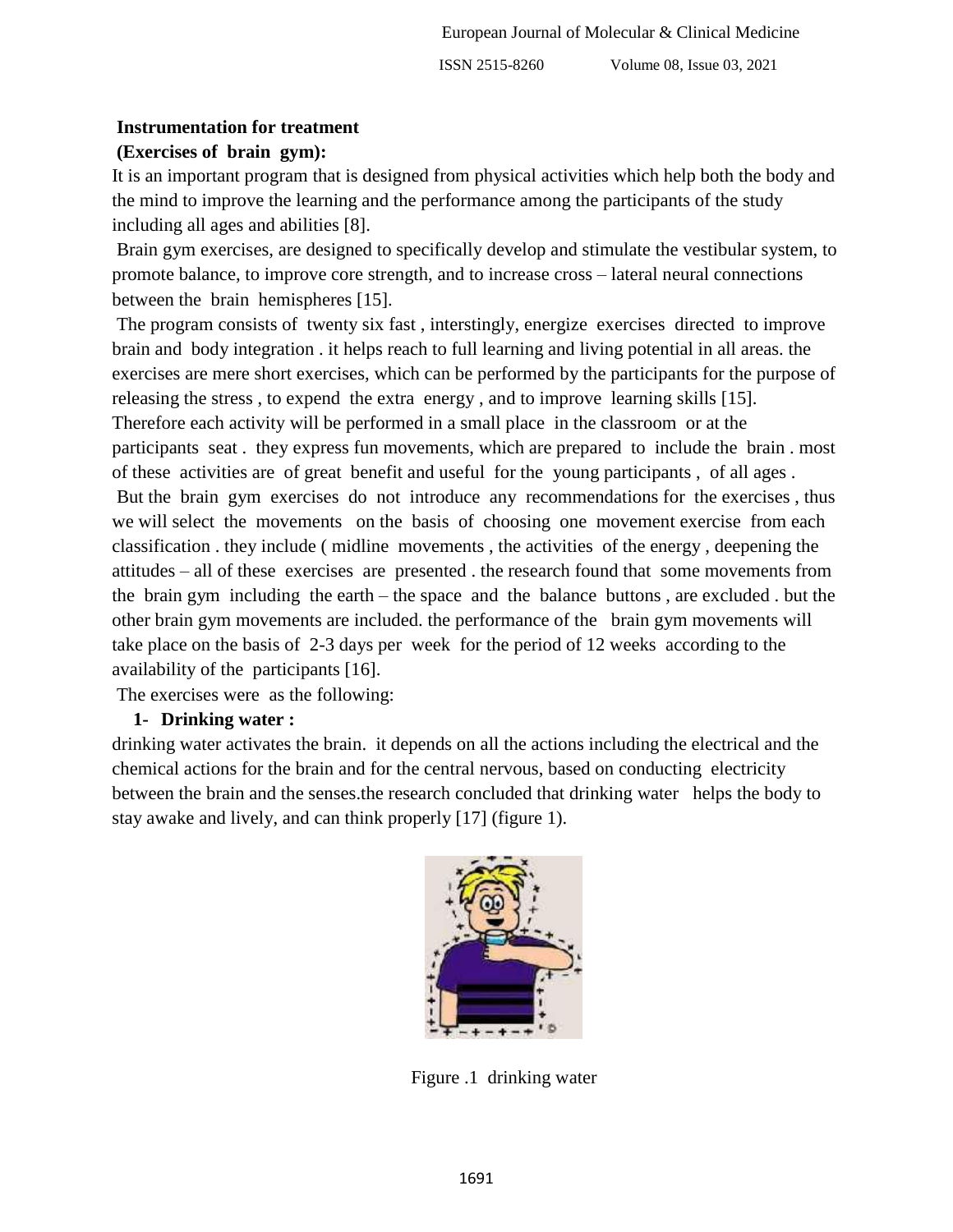## **2- Cross Crawl**

It is simple form. it is across- lateral marching in the place. it depends on reaching the right elbow to the left knee. then the left elbow to the right knee. the large places of the brain hemispheres are activated as shown in (figure 2) [17].



Figure 2cross crawl

# **3- Elephant:**

This exercise is very integrative activity for the brain gym program. The exercise is practiced by putting the left ear on the left shoulder side then tighten to put a piece of paper in the place between them. then extending the left arm on the form of a trunk of an elephant, Relax the knees, bend the flow, then the arm will draw alazy 8 models in the mid area then the participant can start up the middle  $\&$  out and will round with his eyes, and will follow the movement of the finger tips . this exercise must not be done fastly for 3 to 5 times on the left and in equal number of times, by using the right ear against the right shoulder for the aim of increasing the effectiveness and the validity[17] (Figure 3).



Figure 3. Elephant

# **4- Brain Buttons :**

the exercise of the brain buttons depends on putting one hand over the navel and putting the other hand to simulate the points located between the ribs , putting the hand over the navel will lead to attention to the gravitational center of the participants body[17] (figure 4).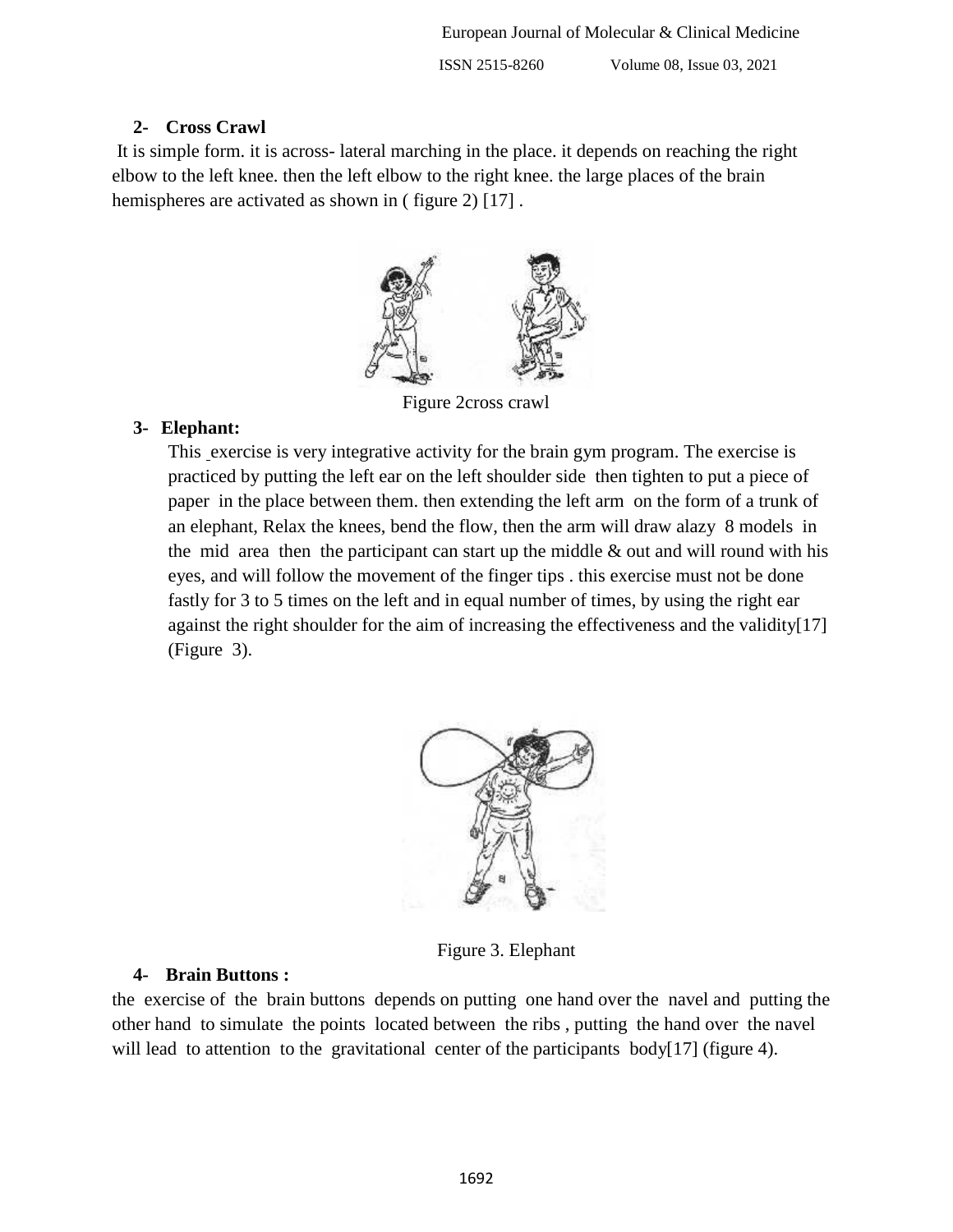

Figure.4 Brain Button

## **5-Hook Up :**

This exercise is performed by asking the participants to cross one ankle over the other. then crossing the hands. clasping and inverting them . the participants were asked to stretch their arms out in front of them. then putting the back of the hands together and the thumbs indicating down. they were asked to lift one hand over the other, and putting the palms in the place facing and interlocking the fingers of the participants. they were asked in this step to roll the closed hands towards the body. they rested on the chest with the elbows put down. [17] (figure 5).



Figure. 5 Hooks up

# **5- The exerciseof Thinking Caps**

This activity helps in awaking up the mechanisms of hearing ,and the memory. it is performed by the participants through unrolling the outer cartilage (which is widespread in the infant skeleton- and can be replaced by bone during the growth process) of the ears from top to button many times  $[17]$  (figure 6).



Figure 6; The exercise of Thinking Cap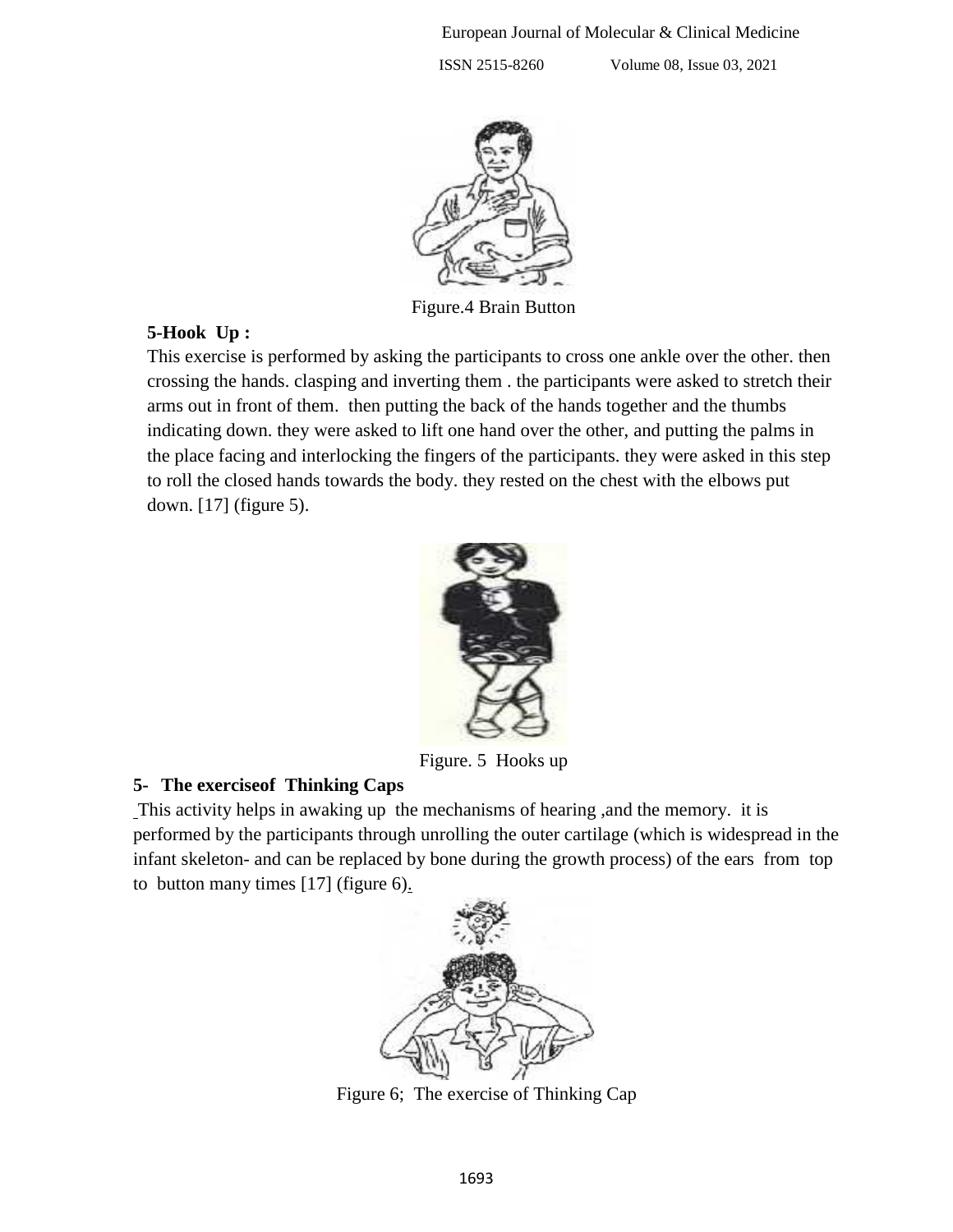# **7. The exercise of lazy eights:**

This type of exercises requires the participants to stretch their arms straight out in front of them and, must be equal to their shoulders' level – putting their thumb finger going towards the ceiling of the classroom. the participants were asked to, follow slowly the form of a big figure of 8, they asked the participants' to concentrate their eyes on the thumb finger [18].

# **8- the exercise of the rocker:**

It depends on directing the participants to sit comfortably on a strong ground, then they were asked to lean back on the arms making the bent knees up then they were asked to cross the ankles and asked them also to make sacrum put on the floor , then rocking the sacrum to help in making circular movements , shaping the figure 8. by doing this movement it will help to improve the position and to stabilize the pelvis , leading to increasing the ability of the participants to concentrate [19].

## **9-Calf pumb: .**

In this exercise, the participants were directed to stand facing the wall. they were asked to lean towards the wall, they were asked to place their hands flat into the wall. they were directed to return the right leg back to have the ball and the toes of the feet in touch with the floor. the participants should put the weight on the left leg then they were asked to have a breath to expel and account of 8. as well as the participants were asked to put the right heel down to the ground . then extend in the calf, then more extending till being fully comfortable they were asked to relax and to put the heel back of the floor., then making the bent knees up , then they were asked to cross the ankles . this type of activity helped in relaxing the calves and to enhance the breathing and the circulation process [19] .

## **10: The gravity glider exercise :**

It is the exercise in which the participants were asked to sit in a chair it would remain extended forward in it , the participants were asked to put their legs out , and to cross over left at the ankle .then they were asked to take deep breath and expel for account 8. While leaning forward, extending their arms towards their feet. the participants were asked to repeat the movements and to relax. The exercise of gravity gilder, is an important extension activity for the strings of the joint between the thigh and the lower leg of the participants, it helps in improving the position. It also helps in increasing the flow of both the oxygen& the blood. There is no doubt that, this exercise helps in improving both the stability, and increases the ability of expression, and above all it increases the degree of confidence among the participants. [19].

The participants were led by the supervisor when practicing this exercise. the supervisor described to them this activity, and set the model of the movement. While practicing the movements, the participants were asked to stop after 30seconds because it was the least time, which was advised for practicing the brain gym exercises [11].

## **Outcomes measures :**

Measurement of the postural control.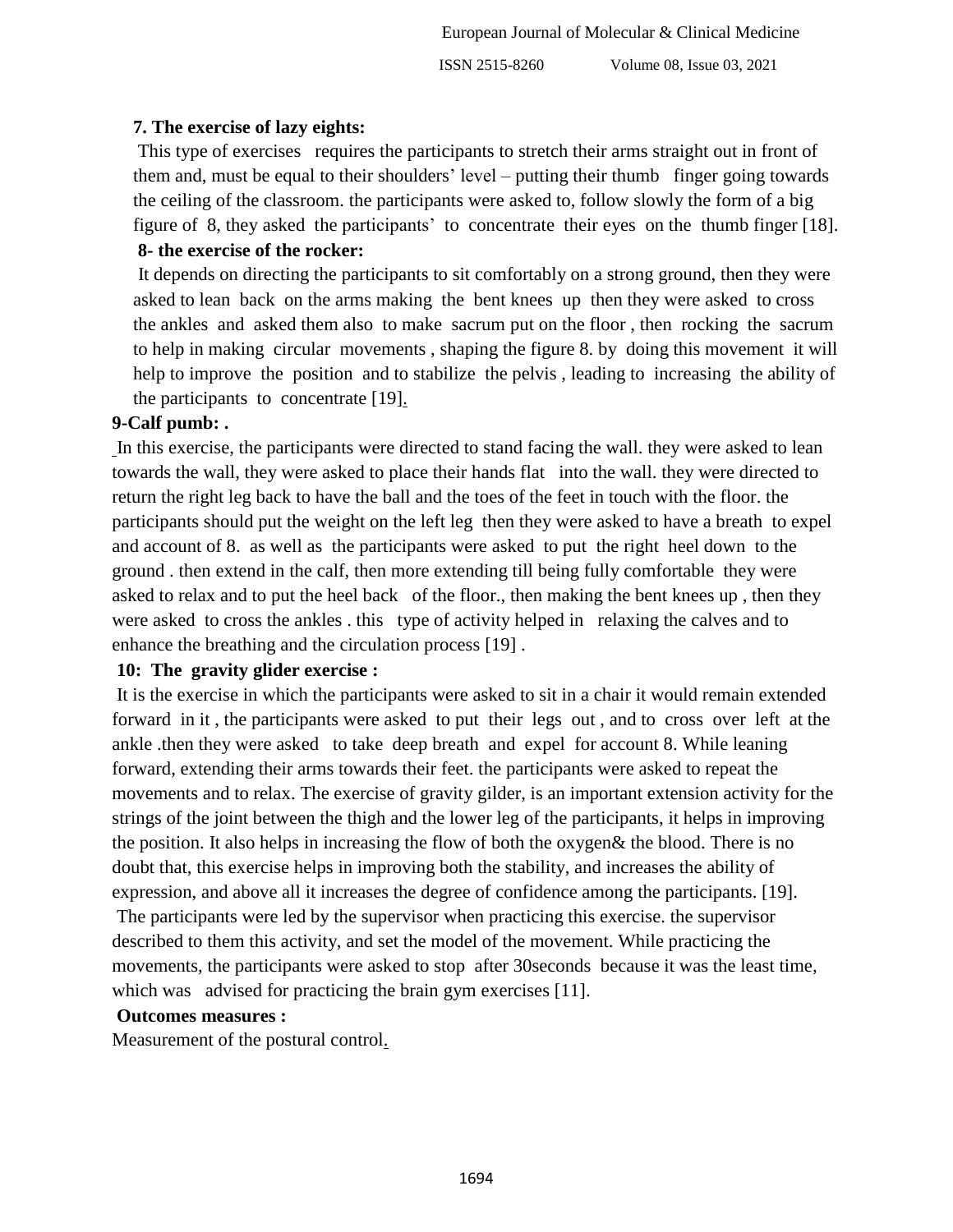# **Power analysis:**

The statistical analysis, showed that the minimal proper sizes of the chosen sample ( 12 participants ) were able to reject the null hypothesis with 80% at -,05 level by using the paired t test .

# **Statistical analysis** :

-The descriptive statistics tools were used for treating the data of the participants for the population of the study .

-The paired t test was made to compare between the mean values of the point scale, The scale score between pre - post treatment in the population of the study and among the sub- population included both the age and the gender .

-The unpaired t test was conducted for making comparison between the mean values of the point scale, the scale score between the girls and the boys, and between7, 1- 8,8 months and 8,9-10 months of the population's age .

-The statistical tests, level of significance was at p<0,05 . The measures of statistics were made by using the package of the statistics for the social researches [SPSS], version 25 windows.

# **Ethical approval**

This study was conducted according to the international policies and regulations ,It depended on the principals of declaration of helsinki convention and was approved by the ethical committee for the collage of physical therapy, Cairo university, Egypt (P.T.REC/012/002168).

# **Informed consent :**

Informed consent has been obtained from the legal guardians of all individuals included in this study.

# **Results**:

# **Subject characteristics:**

Twenty-six (12 (46.2%) girls and 14 (53.8%) boys) students with hearing impairment participated in this study. Their mean  $\pm$  SD age were 9.07  $\pm$  1.27 months with maximum and minimum values of 10.8 and 7.1 months. Subjects were grouped into two age groups; 7.1-8.8 months 13 (50%) subjects and 8.9-10.8 months 13 (50%) subjects (Table 1).

|                 | $X \pm SD$      | <b>Minimum</b> |          | <b>Maximum</b> | Range |  |  |      |     |
|-----------------|-----------------|----------------|----------|----------------|-------|--|--|------|-----|
| Age (months)    | $9.07 \pm 1.27$ | 7.1            |          |                |       |  |  | 10.8 | 3.7 |
| Age classes     |                 |                |          |                |       |  |  |      |     |
|                 |                 |                | No(%)    |                |       |  |  |      |     |
| 7.1-8.8 months  |                 |                | 13 (50%) |                |       |  |  |      |     |
| 8.9-10.8 months |                 |                | 13 (50%) |                |       |  |  |      |     |

**Table 1. Descriptive statistics for age of the study group.**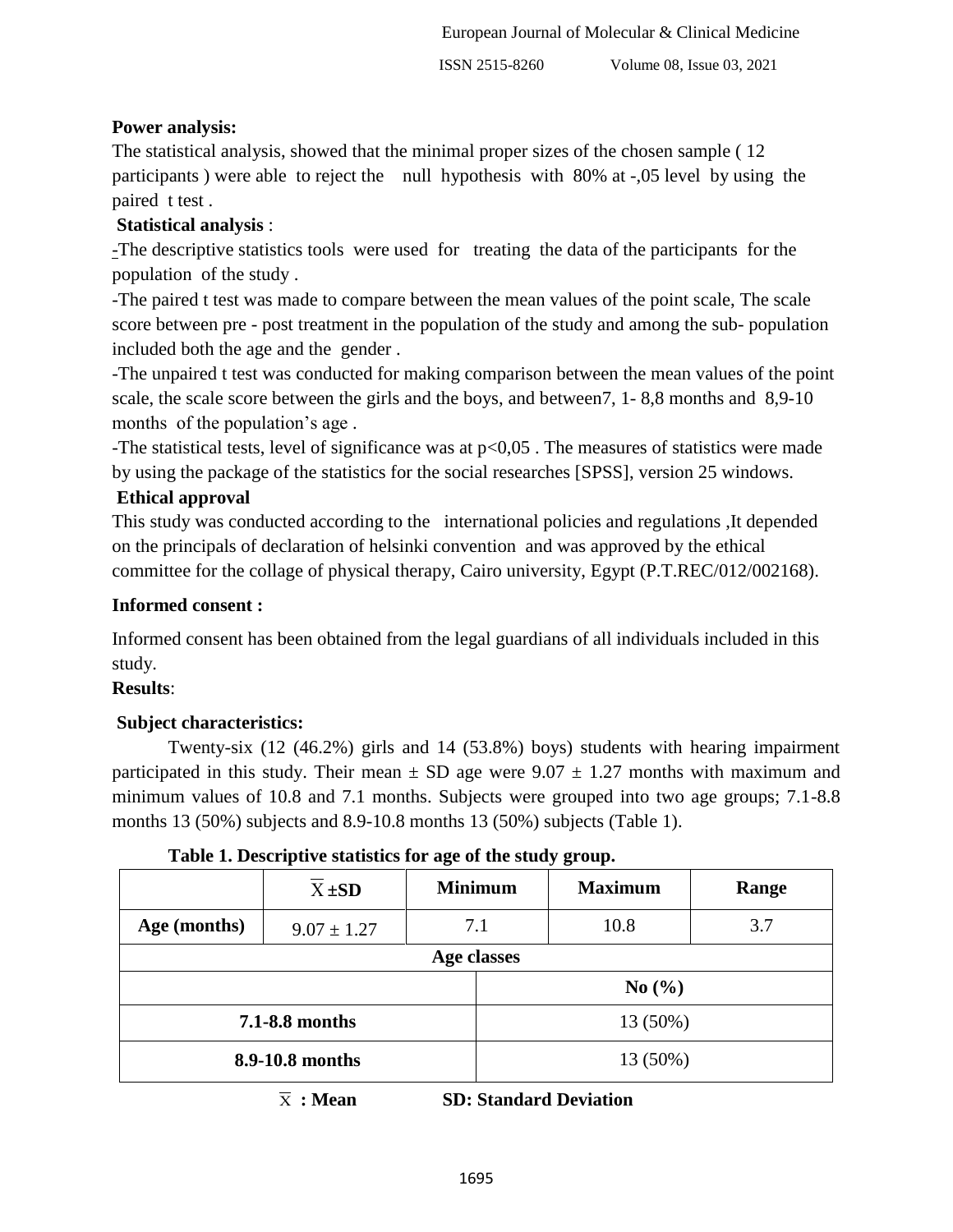# **Sex distribution:**

The sex distribution of study group revealed that there were 12 girls with reported percentage of 46.2% and 14 boys with reported percentage of 53.8% as shown in (table 2) .

|              | <b>Study group</b> |             |  |  |
|--------------|--------------------|-------------|--|--|
|              | <b>Girls</b>       | <b>Boys</b> |  |  |
| No.          | $12(46.2\%)$       | 14 (53.8%)  |  |  |
| <b>Total</b> | $26(100\%)$        |             |  |  |

**Table 2. The frequency distribution of sex in study group:**

# **Effect of brain gym exercises on postural control :**

# **I. Mean values of point score pre and post treatment:**

The mean  $\pm$  SD point score pre treatment was 24  $\pm$  3.8 while post treatment was 33.5  $\pm$ 2.42. The mean difference between pre and post treatment was -9.5 and the percent of improvement was 39.58%. There was a significant increase in the point score post treatment compared with that pre treatment ( $p = 0.0001$ ) (Table 3).

**Table 3.** *Comparison of mean values of point score between pre and post treatment:*

|                       | <b>Point score</b> | <b>MD</b> | $%$ of      | t-value          | $\mathbf{p}$ - | <b>Sig</b> |
|-----------------------|--------------------|-----------|-------------|------------------|----------------|------------|
|                       | $X \pm SD$         |           | Improvement |                  | value          |            |
| <b>Pre</b> treatment  | $24 \pm 3.8$       |           |             |                  |                |            |
| <b>Post treatment</b> | $33.5 \pm 2.42$    | $-9.5$    | 39.58       | $-18.77$         | 0.0001         | S          |
|                       | $\bar{x}$ : Mean   |           |             | <b>MD</b> : Mean |                |            |

| $\bar{x}$ : Mean  |                               | <b>MD</b> : Mean |  |  |
|-------------------|-------------------------------|------------------|--|--|
|                   | <b>SD: Standard deviation</b> | difference       |  |  |
| t value: Paired t | p value: Probability          | S: Significat    |  |  |
| value             | value                         |                  |  |  |

# **II.Mean value of scale score pre and post treatment**

The mean  $\pm$  SD scale score pre treatment was 7.23  $\pm$  2.32 while post treatment was 16.23  $\pm$  3.78. The mean difference between pre and post treatment was -9 and the percent of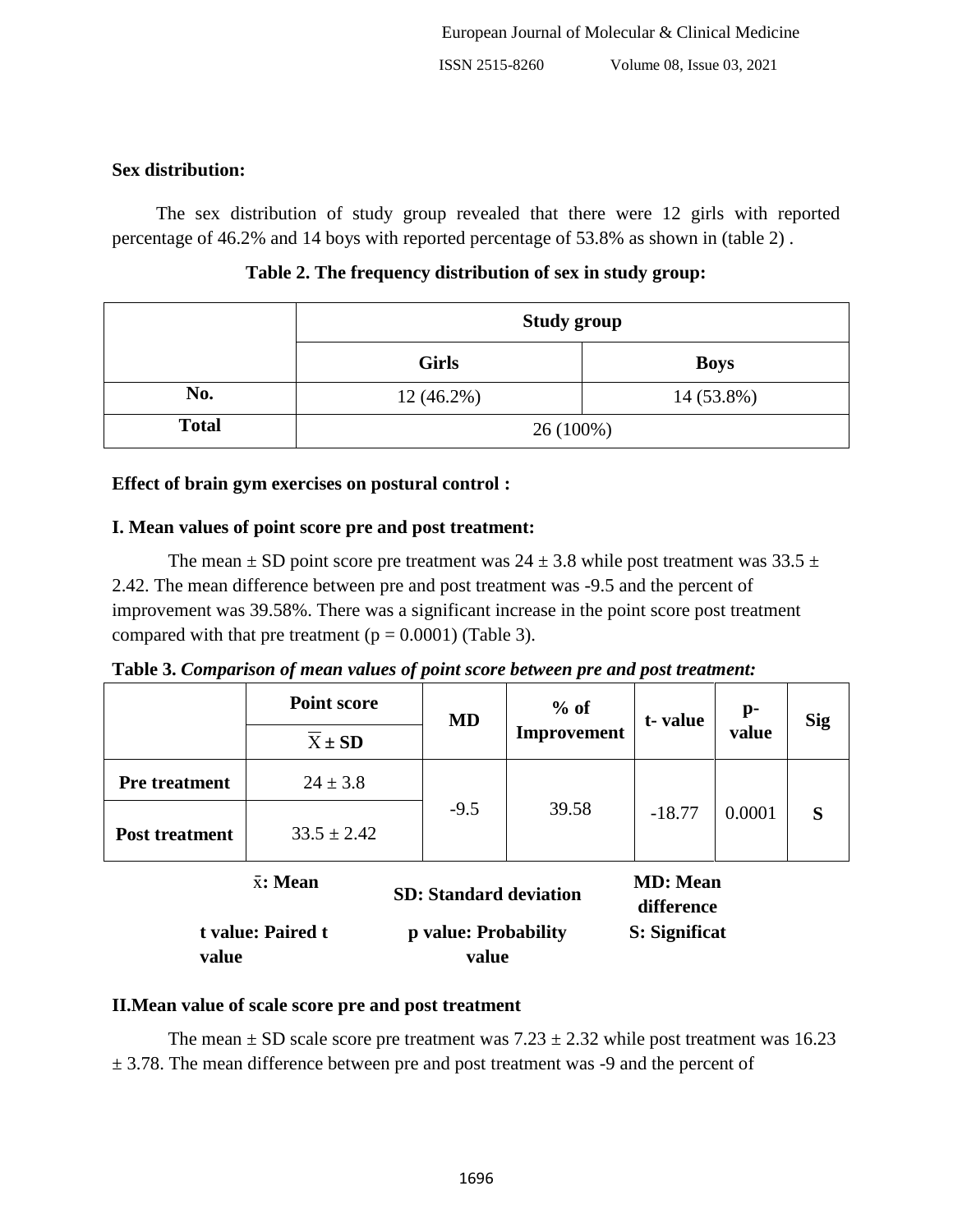improvement was 124.48%. There was a significant increase in the scale score post treatment compared with that pre treatment  $(p = 0.0001)$  (Table 4)

|                       | <b>Scale score</b>         | <b>MD</b>                     | $%$ of      | t-value                        | p-                    | <b>Sig</b> |
|-----------------------|----------------------------|-------------------------------|-------------|--------------------------------|-----------------------|------------|
|                       | $X \pm SD$                 |                               | Improvement |                                | value<br>0.0001<br>of |            |
| <b>Pre</b> treatment  | $7.23 \pm 2.32$            | $-9$                          | 124.48      |                                |                       |            |
| <b>Post treatment</b> | $16.23 \pm 3.78$           |                               |             | $-15.54$                       |                       | S          |
| $\bar{x}$ : Mean      |                            | <b>SD: Standard deviation</b> |             | <b>MD</b> : Mean<br>difference |                       |            |
| <b>Effect</b>         | t value: Paired t<br>value | p value: Probability<br>value |             | S: Significant                 |                       | gender     |

**Table 4.** *Comparison of mean values of scale score between pre and post treatment:*

**on postural control :**

# **I- Effect of gender on point score: Girls:**

The mean  $\pm$  SD point score pre treatment of girls was 23.41  $\pm$  3.62 while post treatment was  $33.25 \pm 2.6$ . The mean difference was -9.84 and the percent of improvement was 42.03%. There was a significant increase in point score of girls post treatment compared with that pre treatment ( $p = 0.0001$ ) (Table 5).

## **Boys:**

The mean  $\pm$  SD point score pre treatment of boys was 24.5  $\pm$  4.01 while post treatment was  $33.71 \pm 2.33$ . The mean difference was -9.21 and the percent of improvement was 37.59%. There was a significant increase in point score of boys post treatment compared with that pre treatment ( $p = 0.0001$ ) (Table 5).

# **Comparison between girls and boys**

## **Pre treatment**

The mean difference in point score between girls and boys pre treatment was -1.09. There was no significant difference in the point score between girls and boys pre treatment ( $p = 0.48$ ) (table 5).

# **Post treatment**

The mean difference in point score between girls and boys post treatment was -0.46. There was no significant difference in the point score between girls and boys post treatment ( $p =$ 0.63) (table 5).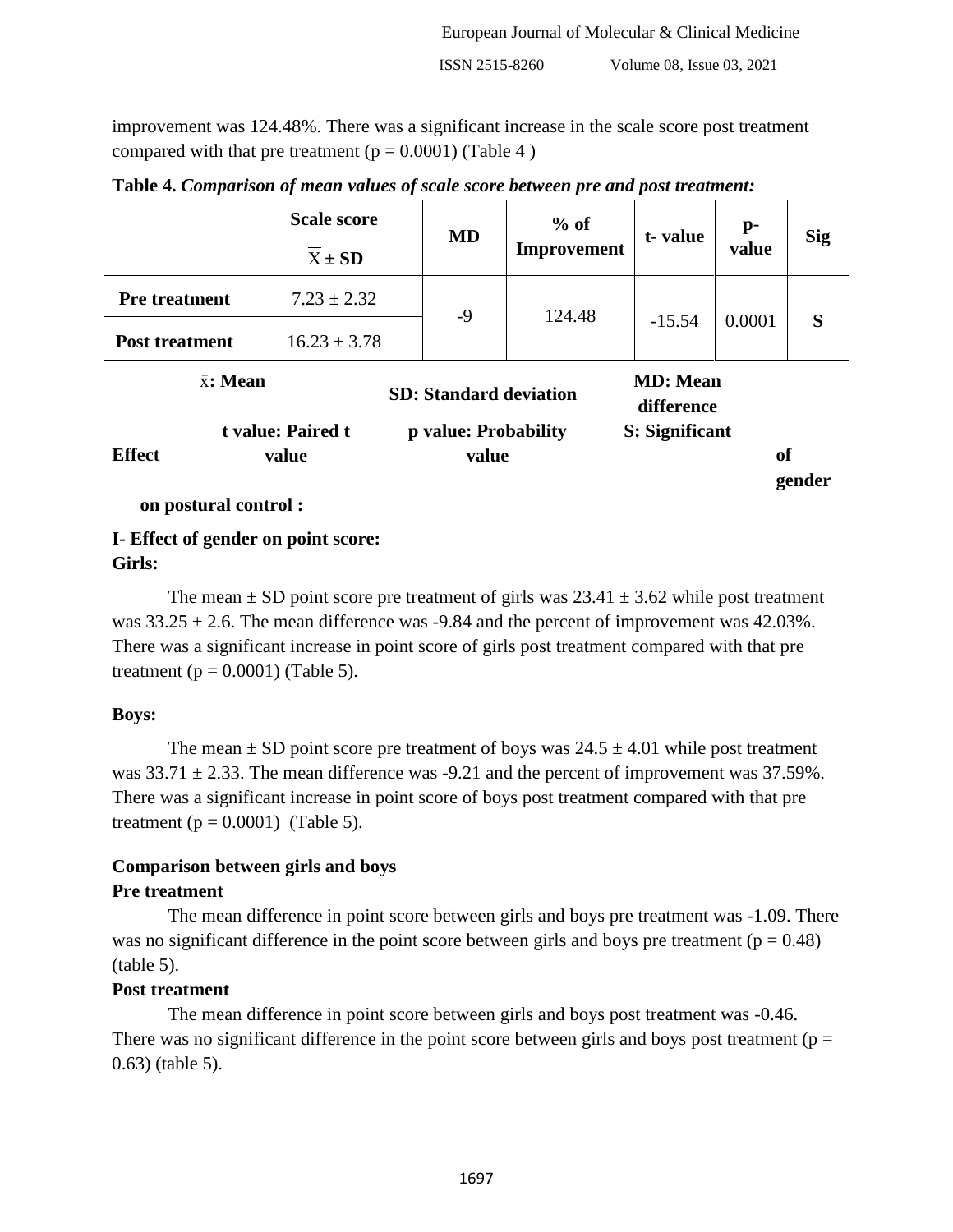| <b>Point score</b> | <b>Pre</b><br>treatment<br>$X \pm SD$ | <b>Post</b><br>treatment<br>$X \pm SD$ | MD      | $%$ of<br>improvem<br>ent | t-value  | $P-$<br>value | <b>Sig</b> |
|--------------------|---------------------------------------|----------------------------------------|---------|---------------------------|----------|---------------|------------|
| <b>Girls</b>       | $23.41 \pm 3.62$                      | $33.25 \pm 2.6$                        | $-9.84$ | 42.03                     | $-15.42$ | 0.0001        | S          |
| <b>Boys</b>        | $24.5 \pm 4.01$                       | $33.71 \pm 2.33$                       | $-9.21$ | 37.59                     | $-11.83$ | 0.0001        | S          |
| <b>MD</b>          | $-1.09$                               | $-0.46$                                |         |                           |          |               |            |
| t-value            | $-0.71$                               | $-0.48$                                |         |                           |          |               |            |
| <b>P-value</b>     | 0.48                                  | 0.63                                   |         |                           |          |               |            |
| <b>Sig</b>         | <b>NS</b>                             | <b>NS</b>                              |         |                           |          |               |            |

**Table 5. Mean point score pre and post treatment of the girls and boys.**

| X : <b>Mean</b>            | <b>SD: Standard deviation</b> | <b>MD: Mean difference</b> |
|----------------------------|-------------------------------|----------------------------|
| p value: Probability value | S: Significant                | <b>NS:</b> Non significant |

## **II- Effect of gender on scale score: Girls:**

The mean  $\pm$  SD scale score pre treatment of girls was 6.16  $\pm$  1.74 while post treatment was  $14.91 \pm 4.46$ . The mean difference was  $-8.75$  and the percent of improvement was  $142.05\%$ . There was a significant increase in scale score of girls post treatment compared with that pre treatment ( $p = 0.0001$ ). (Table 6).

## **Boys:**

The mean  $\pm$  SD scale score pre treatment of boys was 8.14  $\pm$  2.41 while post treatment was  $17.35 \pm 2.8$ . The mean difference was -9.21 and the percent of improvement was 113.14%. There was a significant increase in scale score of boys post treatment compared with that pre treatment ( $p = 0.0001$ ). (Table 6).

# **Comparison between girls and boys**

## **Pre treatment**

The mean difference in scale score between girls and boys pre treatment was -1.98. There was a significant increase in the scale score of boys compared with that of girls pre treatment (p  $= 0.02$ ). (table 6).

## **Post treatment**

The mean difference in scale score between girls and boys post treatment was -2.44. There was no significant difference in the scale score between girls and boys post treatment ( $p =$ 0.1). (table 6).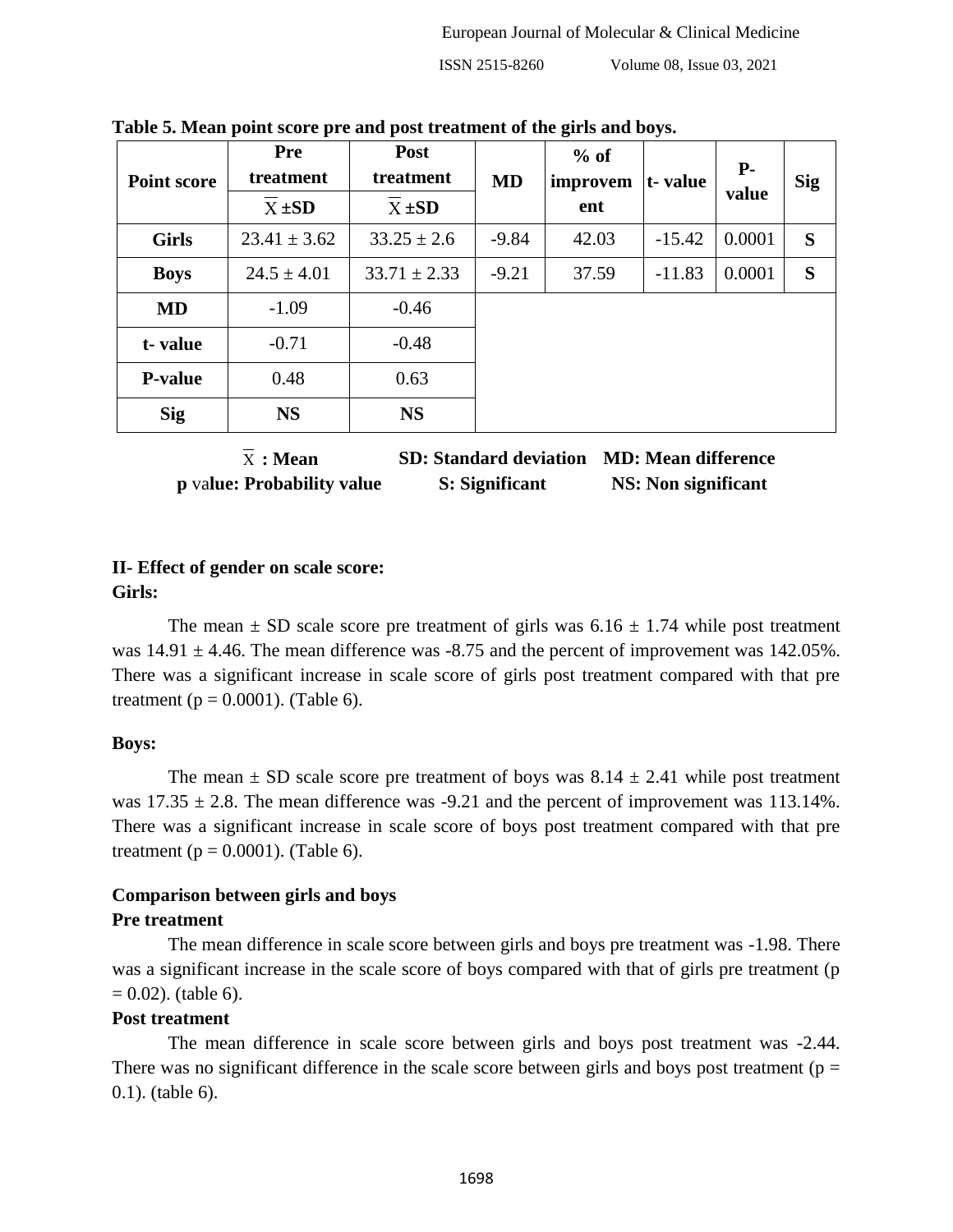| <b>Scale score</b> | <b>Pre</b><br>treatment<br>$X \pm SD$ | <b>Post</b><br>treatment<br>$X \pm SD$ | <b>MD</b> | $%$ of<br>improvement | $t-$<br>value | $P-$<br>value | <b>Sig</b> |
|--------------------|---------------------------------------|----------------------------------------|-----------|-----------------------|---------------|---------------|------------|
| <b>Girls</b>       | $6.16 \pm 1.74$                       | $14.91 \pm 4.46$                       | $-8.75$   | 142.05                | $-8, 74$      | 0.0001        | S          |
| <b>Boys</b>        | $8.14 \pm 2.41$                       | $17.35 \pm 2.8$                        | $-9.21$   | 113.14                | $-13.53$      | 0.0001        | S          |
| <b>MD</b>          | $-1.98$                               | $-2.44$                                |           |                       |               |               |            |
| t-value            | $-2.35$                               | $-1.69$                                |           |                       |               |               |            |
| <b>P-value</b>     | 0.02                                  | 0.1                                    |           |                       |               |               |            |
| <b>Sig</b>         | S                                     | <b>NS</b>                              |           |                       |               |               |            |

**Table 6. Mean scale score pre and post treatment of the girls and boys.**

 $\overline{x}$ : Mean

**: Mean SD: Standard deviation MD: Mean difference**

**p** va**lue: Probability value S: Significant NS: Non significant**

**Effect of age on postural control :**

**I- Effect of age on point score:**

## **7.1-8.8 months:**

The mean  $\pm$  SD point score pre treatment of 7.1-8.8 months age group was 24.3  $\pm$  3.94 while post treatment was  $33.23 \pm 2.45$ . The mean difference was -8.93 and the percent of improvement was 36.75%. There was a significant increase in point score of 7.1-8.8 months age group post treatment compared with that pre treatment ( $p = 0.0001$ ). (Table 7).

## **8.9-10.8 months:**

The mean  $\pm$  SD point score pre treatment of 8.9-10.8 months age group was 23.7  $\pm$  3.8 while post treatment was  $33.76 \pm 2.45$ . The mean difference was -10.06 and the percent of improvement was 42.45%. There was a significant increase in point score of 8.9-10.8 months age group post treatment compared with that pre treatment ( $p = 0.0001$ ). (Table 7).

## **Comparison between girls and boys**

## **Pre treatment**

The mean difference in point score between 7.1-8.8 months and 8.9-10.8 months age groups pre treatment was 0.6. There was no significant difference in the point score between 7.1- 8.8 months and 8.9-10.8 months age groups pre treatment ( $p = 0.68$ ). (table 7).

## **Post treatment**

The mean difference in point score between 7.1-8.8 months and 8.9-10.8 months age groups post treatment was -0.53. There was no significant difference in the point score between 7.1-8.8 months and 8.9-10.8 months age groups post treatment ( $p = 0.58$ ). (table 7).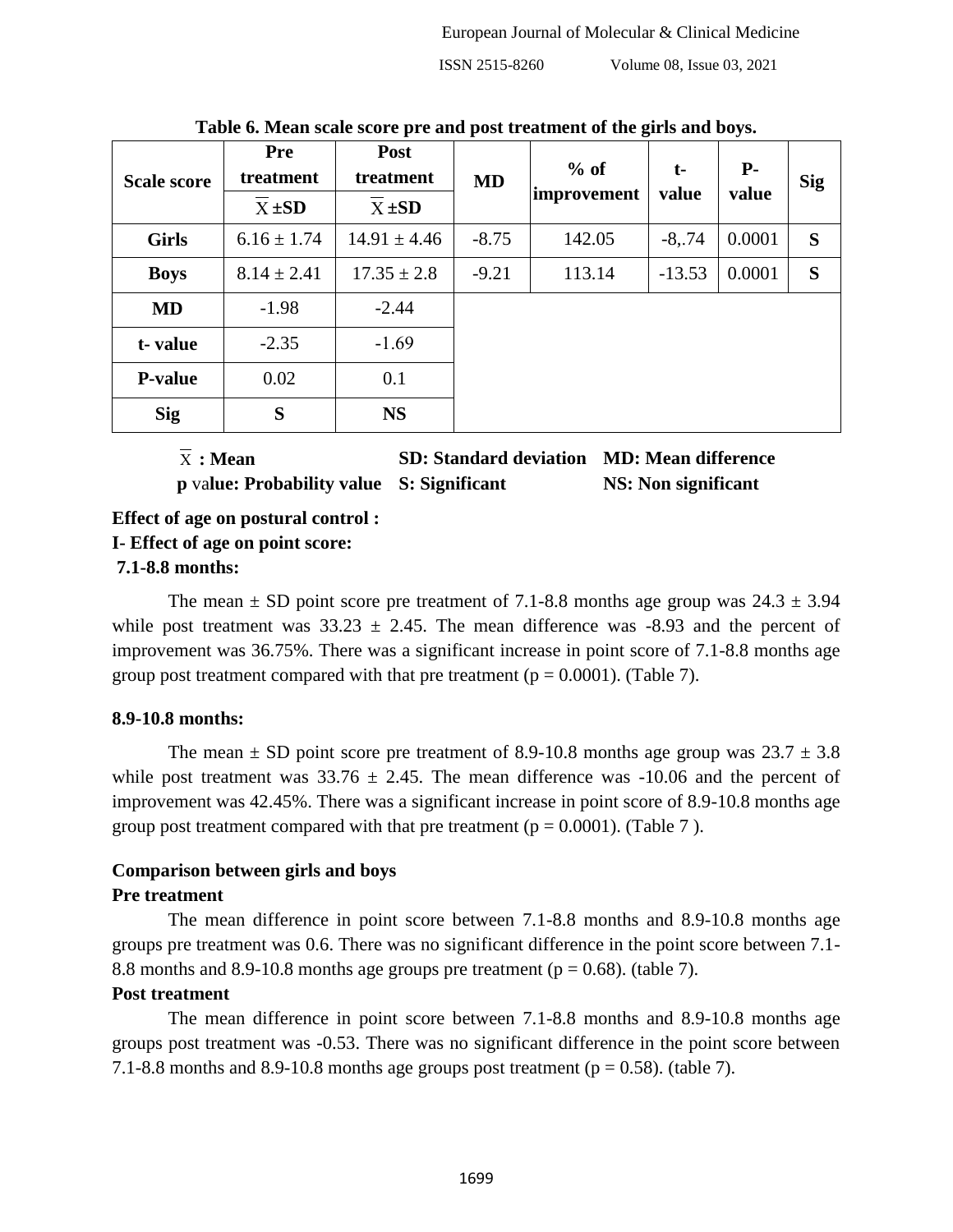| <b>Point score</b>    | <b>Pre</b><br>treatment<br>$X \pm SD$ | Post<br>treatment<br>$X \pm SD$ | <b>MD</b> | $%$ of<br>improvem<br>ent | t-value   | <b>P-</b><br>value | <b>Sig</b> |
|-----------------------|---------------------------------------|---------------------------------|-----------|---------------------------|-----------|--------------------|------------|
| $7.1 - 8.8$<br>months | $24.3 \pm 3.94$                       | $33.23 \pm 2.45$                | $-8.93$   | 36.75                     | $-10, 67$ | 0.0001             | S          |
| 8.9-10.8<br>months    | $23.7 \pm 3.8$                        | $33.76 \pm 2.45$                | $-10.06$  | 42.45                     | $-17.99$  | 0.0001             | S          |
| <b>MD</b>             | 0.6                                   | $-0.53$                         |           |                           |           |                    |            |
| t-value               | 0.4                                   | $-0.55$                         |           |                           |           |                    |            |
| <b>P-value</b>        | 0.68                                  | 0.58                            |           |                           |           |                    |            |
| <b>Sig</b>            | <b>NS</b>                             | <b>NS</b>                       |           |                           |           |                    |            |

**Table 7. Mean point score pre and post treatment of the 7.1-8.8 months and 8.9-10.8 months age groups.**

 $\overline{X}$ : Mean **: Mean SD: Standard deviation MD: Mean difference p** va**lue: Probability value S: Significant NS: Non significant**

## **II- Effect of age on scale score:**

#### **7.1-8.8 months:**

The mean  $\pm$  SD scale score pre treatment of 7.1-8.8 months age group was  $8.38 \pm 2.46$ while post treatment was  $16.76 \pm 3.37$ . The mean difference was -8.38 and the percent of improvement was 100%. There was a significant increase in scale score of 7.1-8.8 months age group post treatment compared with that pre treatment ( $p = 0.0001$ ). (Table 8).

#### **8.9-10.8 months:**

The mean  $\pm$  SD scale score pre treatment of 8.9-10.8 months age group was 6.07  $\pm$  1.5 while post treatment was  $15.7 \pm 4.23$ . The mean difference was -9.63 and the percent of improvement was 158.65%. There was a significant increase in scale score of 8.9-10.8 months age group post treatment compared with that pre treatment ( $p = 0.0001$ ). (Table 8).

#### **Comparison between girls and boys**

#### **Pre treatment**

The mean difference in scale score between 7.1-8.8 months and 8.9-10.8 months age groups pre treatment was 2.31. There was a significant increase in the scale score of 7.1-8.8 months age group compared with that of 8.9-10.8 months age groups pre treatment ( $p = 0.008$ ). (table 8).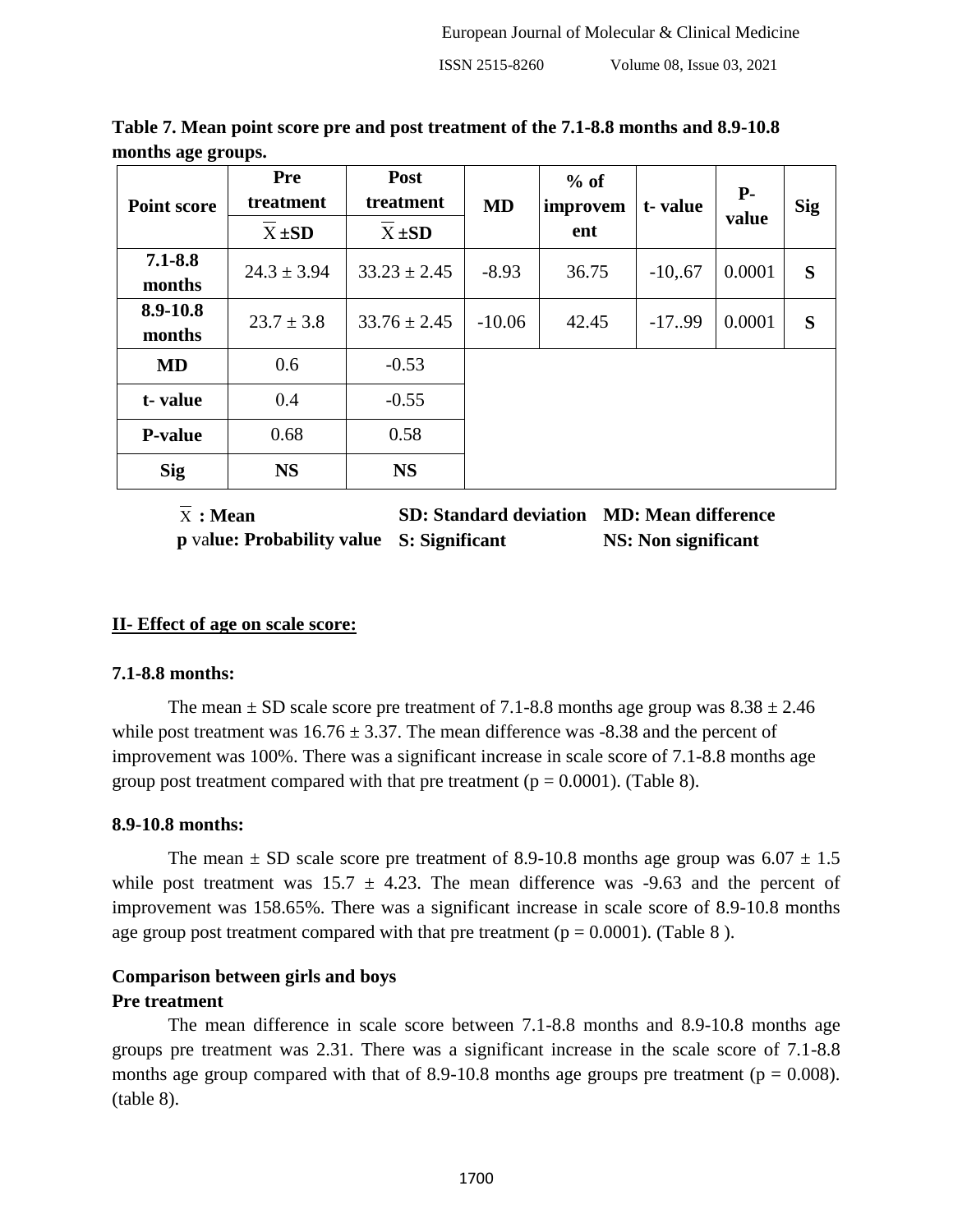#### **Post treatment**

The mean difference in scale score between 7.1-8.8 months and 8.9-10.8 months age groups post treatment was 1.06. There was no significant difference in the scale score between 7.1-8.8 months and 8.9-10.8 months age groups post treatment ( $p = 0.48$ ). (table 8).

| Table 8. Mean scale score pre and post treatment of the 7.1-8.8 months and 8.9-10.8 months |  |
|--------------------------------------------------------------------------------------------|--|
| age groups.                                                                                |  |

| <b>Scale score</b>    | <b>Pre</b><br>treatment<br>$X \pm SD$ | Post<br>treatment<br>$X \pm SD$ | <b>MD</b> | $%$ of<br>improvem<br>ent | t-value  | <b>P-</b><br>value | <b>Sig</b> |
|-----------------------|---------------------------------------|---------------------------------|-----------|---------------------------|----------|--------------------|------------|
| $7.1 - 8.8$<br>months | $8.38 \pm 2.46$                       | $16.76 \pm 3.37$                | $-8.38$   | 100                       | $-10.97$ | 0.0001             | S          |
| 8.9-10.8<br>months    | $6.07 \pm 1.5$                        | $15.7 \pm 4.23$                 | $-9.63$   | 158.65                    | $-11,09$ | 0.0001             | S          |
| <b>MD</b>             | 2.31                                  | 1.06                            |           |                           |          |                    |            |
| t-value               | 2,.88                                 | 0, 71                           |           |                           |          |                    |            |
| <b>P-value</b>        | 0.008                                 | 0.48                            |           |                           |          |                    |            |
| <b>Sig</b>            | S                                     | <b>NS</b>                       |           |                           |          |                    |            |

 $\overline{x}$ : Mean **: Mean SD: Standard deviation MD: Mean difference p** va**lue: Probability value S: Significant NS: Non significant**

## **Discussion**

The participants who suffered from hearing impairment, showed more instability regarding the the position control compared with the other listeners of the same age and gender. the population who suffered from hearing impairment of degrees ranging from mild to moderate, proved more stability for the position control compared with the other participants who suffered from the degrees ranging from severe and profound. the participants who suffered from hearing impairment of the grade severe and profound, showed bigger instability regarding the position control, in comparison to the other participants who suffer from the hearing loss with degrees ranging from mild to moderate[20].

**Ayanniyi et al.,**[21] concluded that the students who suffered from hearing loss, their performance was poor regarding the tests of the static balance rather than with their peers students having normal hearing. but the dynamic balance, was comparable between the both groups of the participants,

**Melo, R .S et al** [22] suggested that the children, suffering from sensorineural hearing impairment, faced changes in a larger scale regarding the static and the dynamic balance compare to the other students who enjoy normal hearing of those in the same group of age and gender.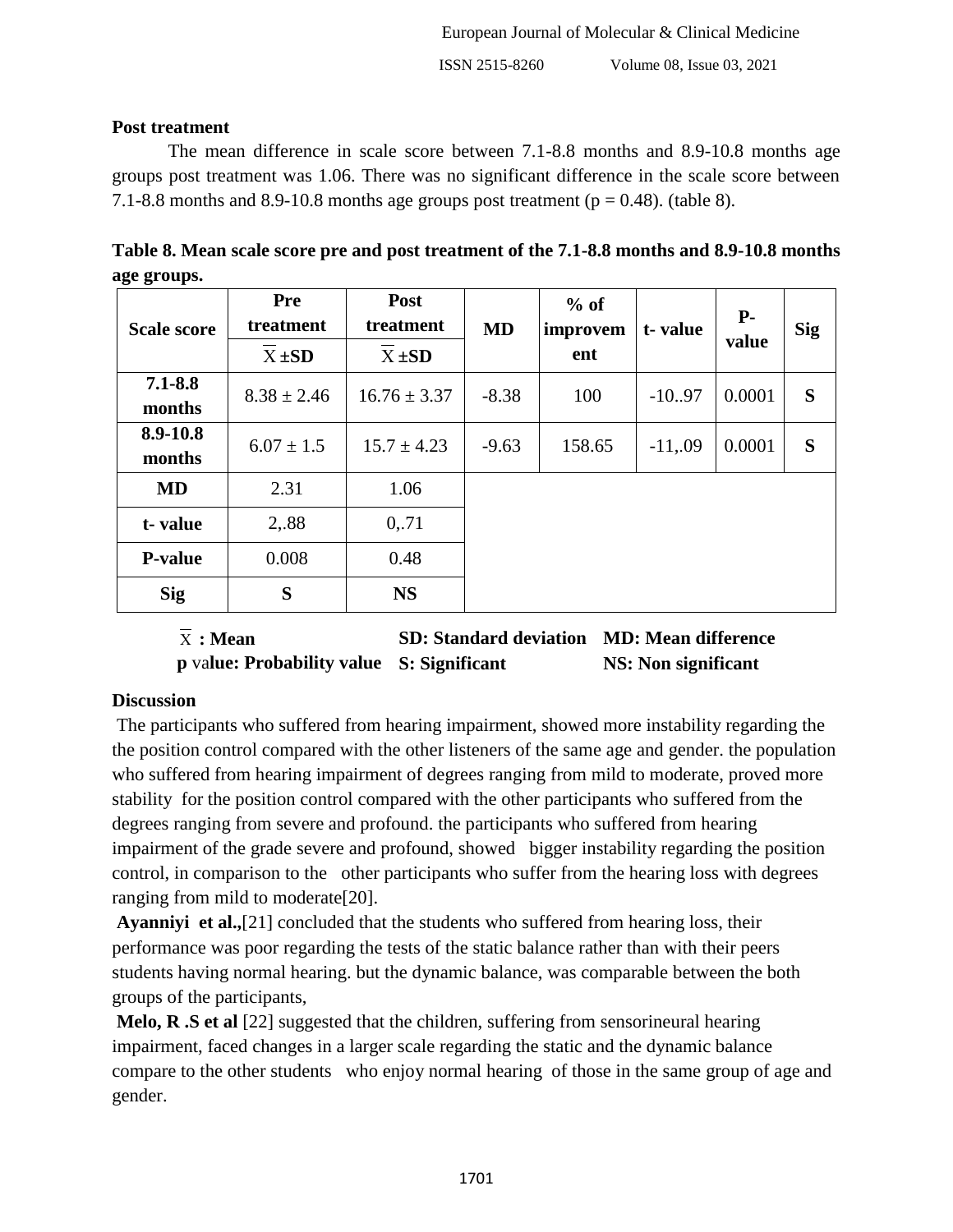The brain gym exercise, consists of enjoyable and simple movements and activities, which are used to deal with the children in the educational motion, for the purpose of increasing their skills and experience for all the brain learning process [23]. These exercises help in making all the learning process easier . they are effective for increasing the academic skill. the word education came from the Latin origin "educare " it means " to draw out : the term kinesiology came from the Greek root " kinesis ) it meant: motion " it deals with studying the motion of the human body [24] .

The educational movement, is a system used to help the children of any age to draw out the possibilities which are closed in the body. the specialists of education, could know and determine the problem about the failure in the schools by designing programs to encourage and stamp the education process. these programs achieved some success. but the question was, that why do some student achieve success while some other students fail to achieve such success? In the educating movement program, it is noticed that some students: "try too hard" and "switch off" the mechanism of the brain integration. Which is very necessary the fulfill the learning programme . the student received the information , through the back of the brain as an: impress" but it cannot be accessed to the front brain as an "express". The deficit to express what is known leading to closing the children in failure syndrome. the experts of the educational movement discovered the solution. in that the all brain learning process, through the movement modelling and the brain gym exercises could help the children to reach to these parts of the brain which were not available to them. the changes in the learning process were immediate, because the children knew and learnt how to receive the information, and how to express themselves at the same time [25].

The brain is avery important organ. As it is the main center of each thing. the brain gym can assist the hearing loss students to move with a group of simple physical activities[26]. thus, this study was run, to determine the impact of the brain gym exercises , inbalance among the students who were suffered from hearing impairment .

**Hafez.R**[27] Showed in her research on gymnasts, that the program of brain gym was presented to the participants for a period of 8 weeks. This program reached to the finding, that an increase in the test for the standing stork , the dynamic balance and the level of performance for enhancing the skill of the students was noticeable. these findings were important for the trainers to help in achieving better understanding for the concepts of the brain gym activities about the impacts of the training program. thus, it is concluded that the exercises of brain gym. were useful for the normal children when achieving different and several objectives.

This study aimed to detect the impact of brain gym exercises on the postural control among the students suffering from hearing impairment . the finding of this study. showed that brain gym exercises had valuable effect on postural control, which is in consistence with the observation of

**Rajendran et al** .[28] who stated that the program of the exercise which increased the visual movement and somatosensory abilities had great impact in developing the deficits associated with the vestibular system among the injured children with hearing loss.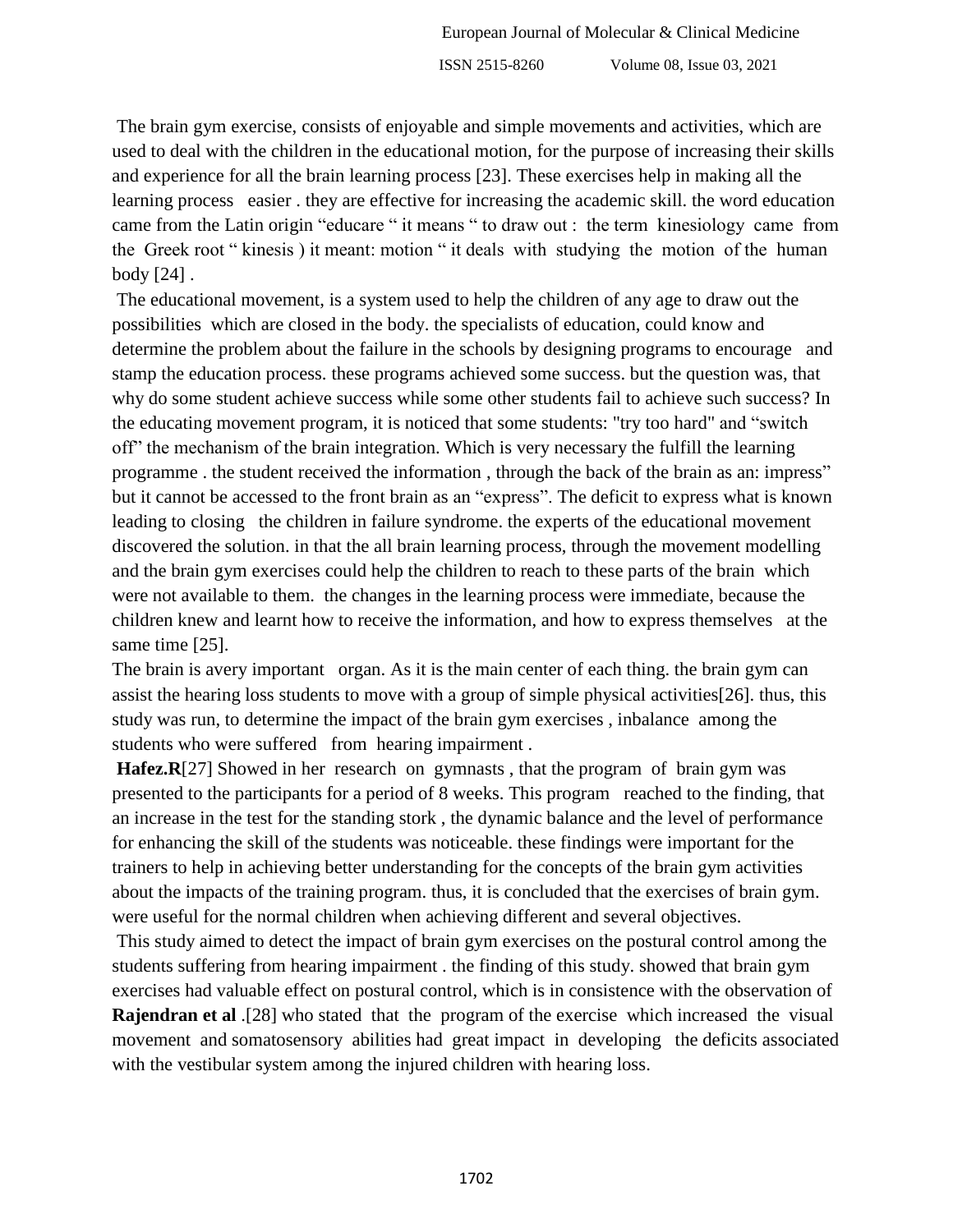Brain gym is a group of the exercises for the cognitive learning process , which are very important for all ages it helps into increasing self-respect . it also improves the eye sight, and increases the creativity, & develop communication skills. brain gym brings improvement in fields of concentration, memory, and academic fields – including, reading, writing, math , physical coordination and others [26] .

**Valdosta** made a study in high school of U.S to know the impacts of using brain gym exercises on the performance of the students and their participation . the 2 chosen classes included 50 students . they participated in the study for 8 weeks , they were instructed with the same plans of both the lesson and the materials , before beginning to each class . the brain gym group did 3 minutes of specific exercises , but the students in the control group did not . the results showed no significant differences for the achievement& participation of the students. the study showed, that the hearing impaired students who practiced the brain gym exercises increased their participation in the lessons and helped in concentrate [30].

these findings was in consistence with another study made by **Jennifer** .[31] The teacher noticed that brain gym had apositive impact on all the variables of the behaviors . the findings of this research was used to introduce information for the managers. the instructors and for the guardians of the students, who looked for more effective classrooms management strategies, the findings also increased the concentration skills among the participating children.

The results revealed also an increase of statistical significance in the point score and scale score of the BOTs after treatment in comparison with the before intervention  $(P = 0,0001)$ These results were supported by Dennison [32]. Who revealed that BGI claims that brain gym has "a sound basis in neuroscience ". And it consists of "integrated cross- lateral, balance requiring movements that mechanically activate both hemispheres of the brain via the motor and sensory cortexes, stimulate the vestibular ( balance) system for equilibrium. And decreases the fight or fight mechanism".

Our findings also corroborated studies by **Nagarkar et al** [9] who reported that brain gym activity improves the ability of coordination for one side of the brain with the other , it occurs in the auditory , visual and motion mid field , the place where the two sides overlap. Brain gym helps to motivate the brain to balance the stress around the specific memories, the situations, improve the skills of the people. The brain gym exercises help in stimulating the reflex to work without to think under stress. its protocol helps to increase the academic & the behavioral achievement by motivating the hemispheres of the brain through neurological remodelling for the purpose of improving the all brain learning activity.

## **Limitations:**

include a sample of the small size .

## **Conclusions :**

 the findings of this study , showed that brain gym exercises improve postural control in students with hearing impairment .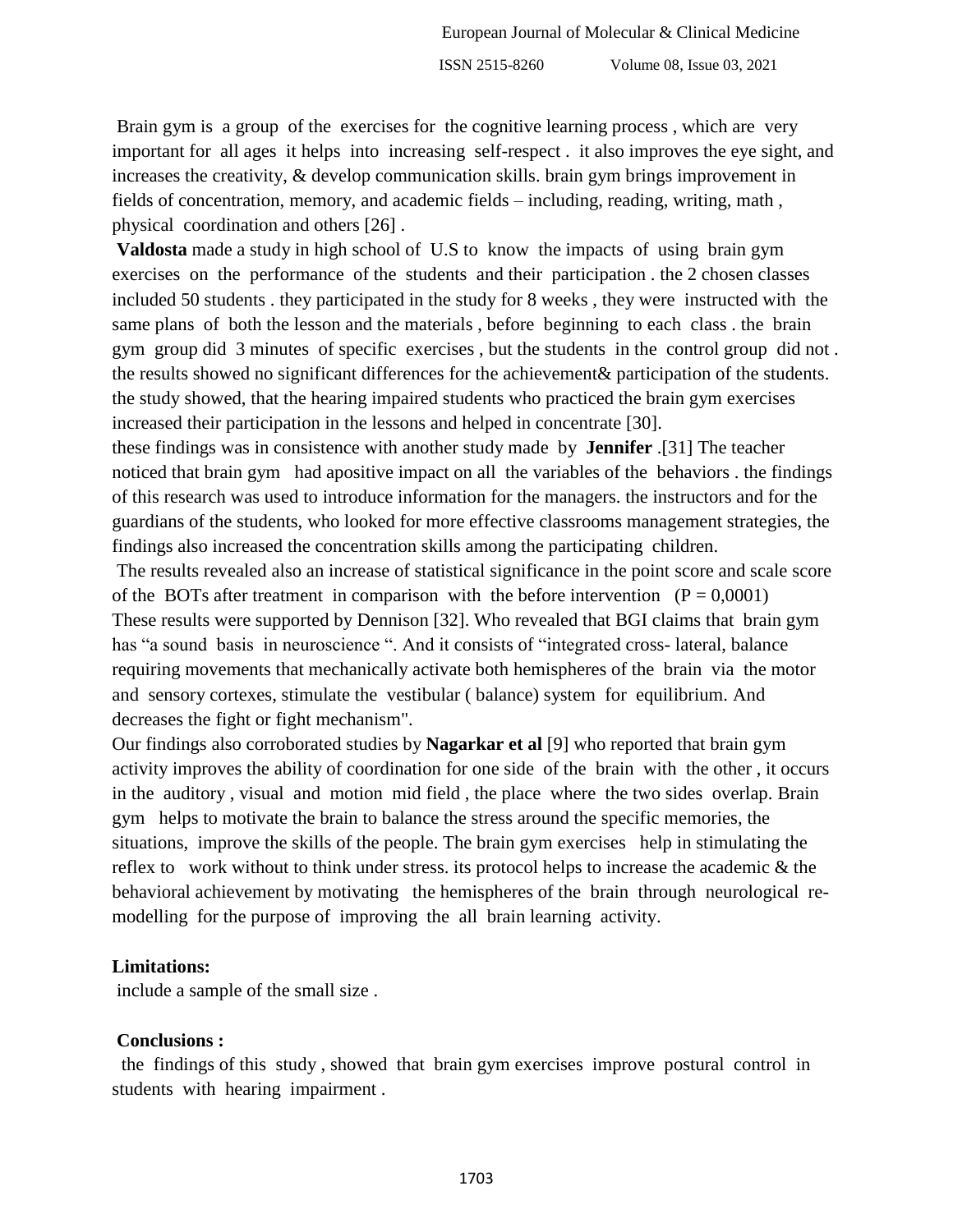## **Acknowledgement :**

The writers thank all those who participated in this study , for their sharing and for their assistance to the study .

## **The statement of disclosure :**

There is no financial interest or receiving any financial advantages from this study to the writers.

# **The conflict of interest :**

The authours state that there is no any conflict of interest.

## **References:**

.

**1. World Health Organization Fact sheet. Deafness and hearing impairment. 2014. Available from: <http://www.who.int/mediacentre> factsheets/fs300/en/index.html [accessed February 2014].)**

**2.Fernandes R, Hariprasad S and Kumar VK . physical therapy management for balance deficits in children with hearing impairments: A systematic review Journal of Paediatrics and Child Health (2015 ) 51 753–758.**

**3. Steindl R, Kunz K, Schrott-Fischer A, Scholtz AW. Effect of age and sex on maturation of sensory systems and balance control. Dev Med Child Neurol. (2006) ;48(6):477-82**.

**4. Gheysen F, Loots G, Van Waelvelde H. Motor development of deaf children with and without cochlear implants. J Deaf Stud Deaf Educ. (2008) ;13(2):215-24.**

**5.Azevedo MG, Samelli AG. Comparative study of balance on deaf and hearingchildren. Rev CEFAC. (2009) ;11(Supl 1):85-91. Portuguese.**

**6. Melo RS, Silva PW, Silva LV, Toscano CF. Postural evaluation of vertebral column in children and teenagers with hearing loss. Int Arch Otorhinolaryngol. (2011);15(2):195-202.**

**7. Gilman, R., Easterbrooks, S.R., Frey, MA .Preliminary Study of Multidimenstional Life Satisfaction Among Deaf/Hard of Hearing Youth Across Environmental Settings.** *Social Indicators Research, (2004) 66,* **143-164.**

**8. Brain Gym International® [BGI] .***Brain Gym International***. Retrieved from http://www.braingym.org on (2014). April 13.**

**9. Nagarkar.R, Rokade. P, Malwade.M. Effectiveness of brain gym activity on quality of life in autism spectrum Disorder.,International J. of Healthcare and Biomedical Research, (2018). Volume: 06, Issue: 02, January 2018, 11-16.**

**10. Andrea Watson, Ginger L. Kelso. The effect of Brain Gym o Margaret Dunn, Brain Gym, studydone for Strathclyde University, Scotland n academic engagement for children with developmental disabilities, international journal of special education .(2014) vol 29, no: 2.**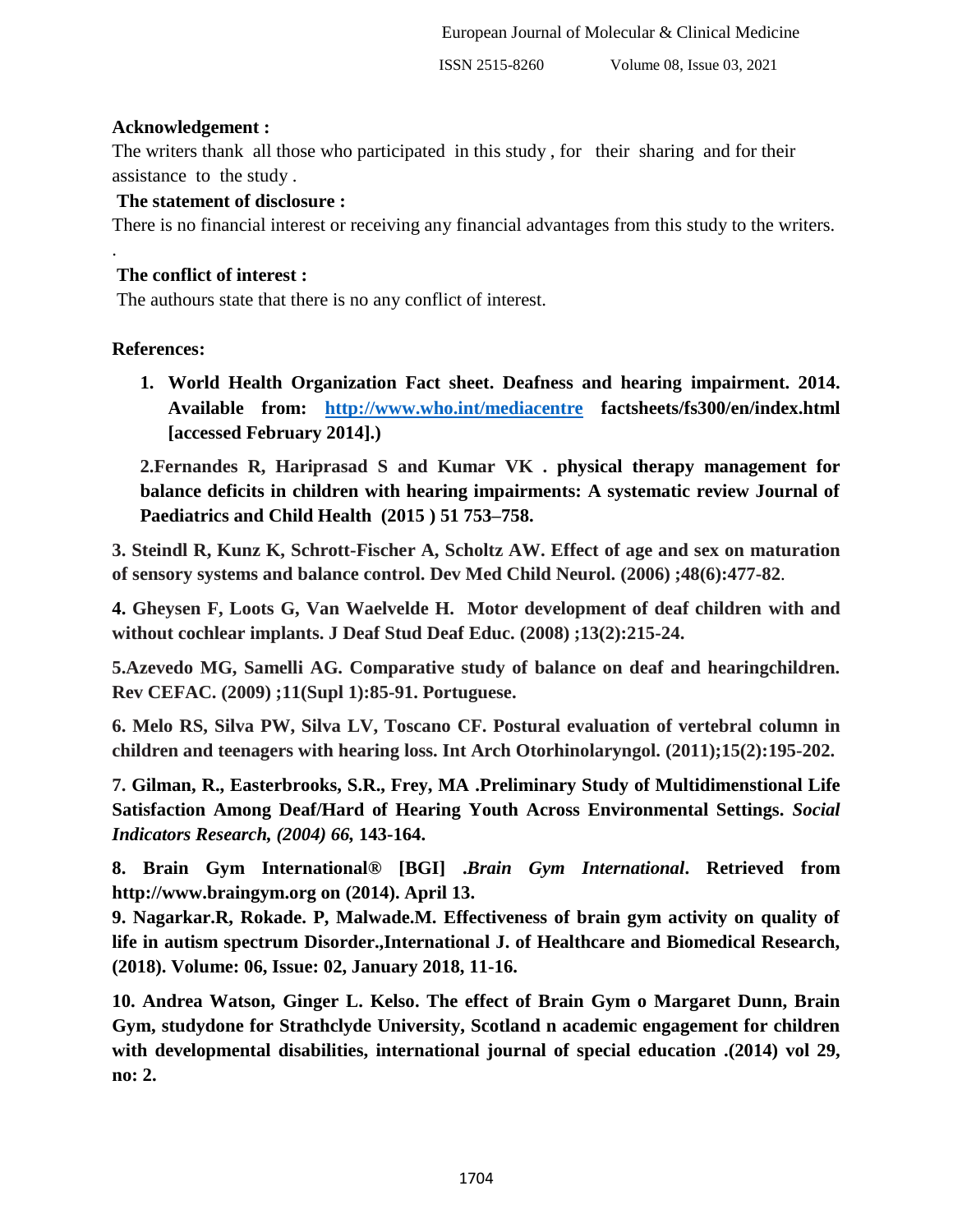**11. Dennison, P.E., Dennison, G.E.** *Brain Gym® 101: Balance for Daily Life***. Ventura, CA: Edu-Kinesthetics, Inc. Development, (2007) . 54(7), 20-24.**

**12. Spaulding LS, Mostert MP, Beam AP.Is Brain Gym® an effective educational intervention? Exceptionality, (2010).18, 18-30.**

**13. Deitz, J.C., Kartin, D., Kopp, K. Review of the Bruininks-Osseretsky test of motor performancy, second edition (BOT-2). Physcal occuptional therapy pediatric; (2007) .27(4):87-102**.

**14. Rajendran V , Jeevanantham D. And Roy F G • Postural control, motor skills, and health-related quality of life in children with hearing impairment: a systematic review Eur Arch Otorhinolaryngol . (2012) .269:1063–1071.**

**15. Nussbaum, S.** *The effects of "brain gym" as a general education intervention: Improving academic performance and behavior* **(Doctoral dissertation, Northcentral University). (2010) . Retrieved from**

**[http://gateway.proquest.com.ezproxy.bethel.edu/openurl?url\\_ver=Z39.882004&rft\\_val\\_fm](http://gateway.proquest.com.ezproxy.bethel.edu/openurl?url_ver=Z39.882004&rft_val_fmt=info:ofi/fmt:kev:mtx:dissertation&res_dat=xri:pqdiss&rft_dat=xri:pqdiss:3411166) [t=info:ofi/fmt:kev:mtx:dissertation&res\\_dat=xri:pqdiss&rft\\_dat=xri:pqdiss:3411166.](http://gateway.proquest.com.ezproxy.bethel.edu/openurl?url_ver=Z39.882004&rft_val_fmt=info:ofi/fmt:kev:mtx:dissertation&res_dat=xri:pqdiss&rft_dat=xri:pqdiss:3411166)**

**16. Hatton, J. Massage the brain-button and learn. Newsmagazine, (2003). 20(15), 34.**

**17. Ginting M, Tobing P, Maitreyawira J. The Effect of Brain Gym on the Memory of Kindergarten Children Aged 5-6 Years in Maitreyawira School .** *Advances in Social Science, Education and Humanities Research,(2019) volume 384***DOI: 10.2991/aisteel-19.2019.17 .** 

**18. Panse R, Deshpande M, Yeole U et.al. Effect of brain gym® exercises on balance and risk of fall in patients with diabetic neuropathy. International Journal of Science & Healthcare Research. (2018); 3(4): 257-262.** 

**19. Brain Gym's Midline Movements. [http://www.schleusnerchiropractic.com/fileupload/braingymactivities.pdf 19.](http://www.schleusnerchiropractic.com/fileupload/braingymactivities.pdf%2019)**

**20. Melo,R.S., Lemosa,A., Silva,F.C., , RaposoM,C.F., Ferraz,K.M.Postural control assessment in students with normal hearing and sensorineural hearing loss. Braz J Otorhinolaryngol. (2015) ;81(4):431---438.**

**21. Ayanniyi.A , Adepoju,F.A, Mbada,C.E. Static and dynamic balance in school children with and without hearing impairment J Exp Integr Med ● (2014) Oct-Dec ● Vol 4 ● Issue 4.**

**22. Melo.R.S, Santos ,S.E, Freire,M.E.A Souza, R.A, DamascenoH.A M, Raposo,M.C.F . Static and dynamic balance of children and adolescents with sensorineural hearing loss, einstein. (2017) ;15(3):262-8.**

**23. Dial JG, McCarron L, Amann G. Perceptual Motor Assessment for Children. Dallas, TX: McCarronDial Systems (1988).**